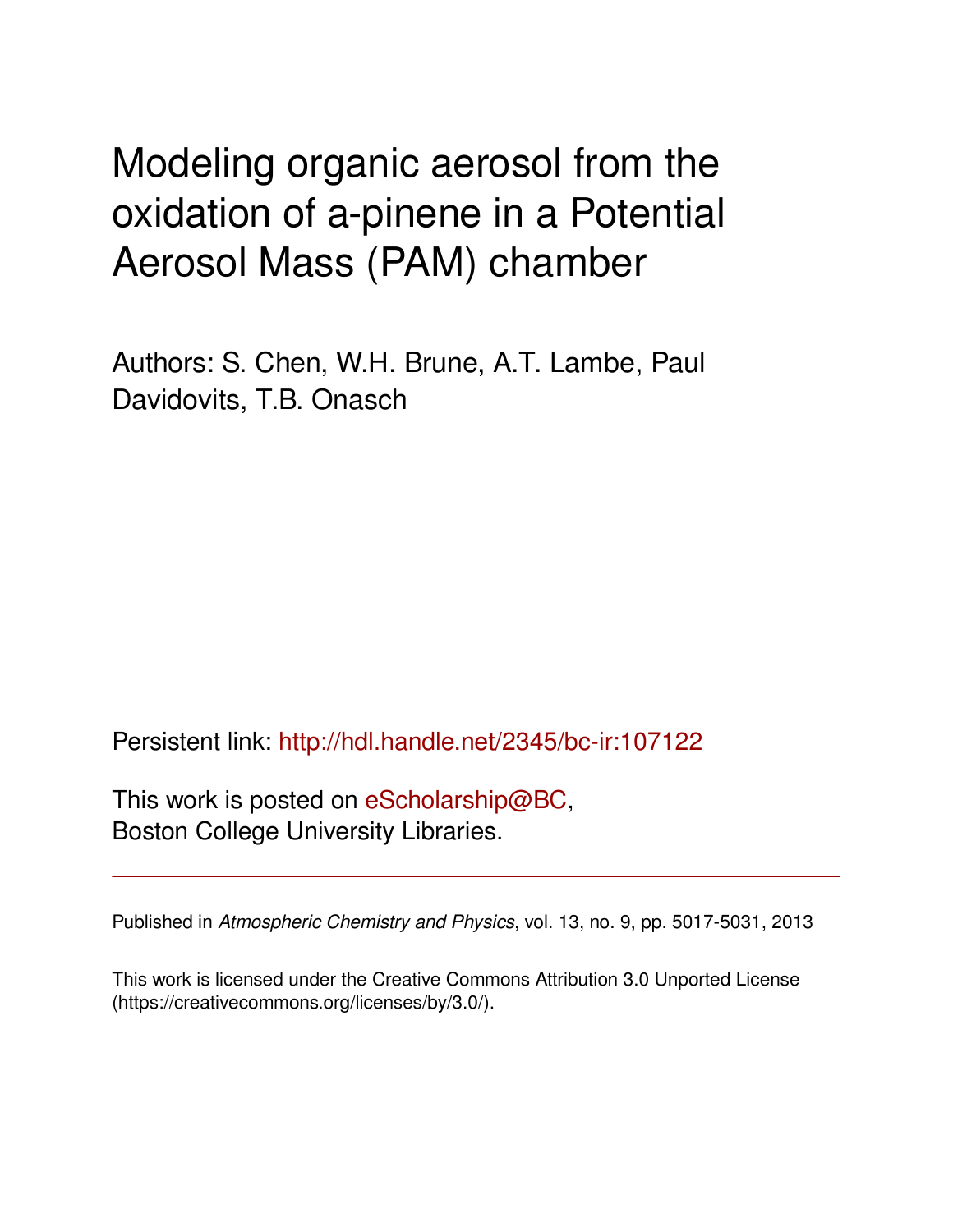<span id="page-1-0"></span>Atmos. Chem. Phys., 13, 5017–5031, 2013 www.atmos-chem-phys.net/13/5017/2013/ doi:10.5194/acp-13-5017-2013 © Author(s) 2013. CC Attribution 3.0 License.





# **Modeling organic aerosol from the oxidation of** α**-pinene in a Potential Aerosol Mass (PAM) chamber**

 $\mathbf{S.}$  Chen<sup>1</sup>, W. H. Brune<sup>1</sup>, A. T. Lambe<sup>2,3</sup>, P. Davidovits<sup>2</sup>, and T. B. Onasch<sup>2,3</sup>

<sup>1</sup>Department of Meteorology, Pennsylvania State University, University Park, PA, USA <sup>2</sup>Chemistry Department, Boston College, Chestnut Hill, MA, USA <sup>3</sup> Aerodyne Research Inc., Billerica, MA, USA

*Correspondence to:* S. Chen (suc185@psu.edu)

Received: 9 January 2013 – Published in Atmos. Chem. Phys. Discuss.: 25 January 2013 Revised: 22 April 2013 – Accepted: 23 April 2013 – Published: 15 May 2013

**Abstract.** A model has been developed to simulate the formation and evolution of secondary organic aerosol (SOA) and was tested against data produced in a Potential Aerosol Mass (PAM) flow reactor and a large environmental chamber. The model framework is based on the two-dimensional volatility basis set approach (2D-VBS), in which SOA oxidation products in the model are distributed on the 2-D space of effective saturation concentration  $(C_i^*)$  and oxygen-to-carbon ratio  $(O:C)$ . The modeled organic aerosol mass concentrations  $(C<sub>OA</sub>)$  and O : C agree with laboratory measurements within estimated uncertainties. However, while both measured and modeled O: C increase with increasing OH exposure as expected, the increase of modeled  $O: C$  is rapid at low OH exposure and then slows as OH exposure increases while the increase of measured  $O: C$  is initially slow and then accelerates as OH exposure increases. A global sensitivity analysis indicates that modeled  $C<sub>OA</sub>$  values are most sensitive to the assumed values for the number of  $C_i^*$  bins, the heterogeneous OH reaction rate coefficient, and the yield of first-generation products. Modeled SOA O : C values are most sensitive to the assumed O : C of first-generation oxidation products, the number of  $C_i^*$  bins, the heterogeneous OH reaction rate coefficient, and the number of O : C bins. All these sensitivities vary as a function of OH exposure. The sensitivity analysis indicates that the 2D-VBS model framework may require modifications to resolve discrepancies between modeled and measured O : C as a function of OH exposure.

# **1 Introduction**

man health (EPA, 2012). A significant fraction of the OA is the secondary organic aerosols (SOA) (Yu et al., 2007), which are produced by the gas-to-particle conversion of pounds (VOCs). However, the formation and continued oxon<br>et<br>con tive understanding remains a major research challenge (Hale<br>al<br>fo Organic aerosols (OA) play an important role in environmental processes through their impact on climate and husemivolatile oxidation products of volatile organic comidation of SOA involve a great number of complex physical and chemical processes, of which a quantitative and prediclquist et al., 2009).

nst et al., 2009).<br>Great effort has been made to simulate the formation of ing coefficient of a given species,  $K_p$ , was defined to describe Ine inermodynamic equinorium of the species between gas-<br>phase and condensed-phase. With detailed gas-phase reaction mechanisms, the formation of SOA can be modeled in ed<br>bes<br>e tion is currently not practical since it would contain an uncu<br>Or<br>| i<br>| 6 resent the complexity of the SOA system (Hallquist et al., ur<br>:e<br>ull SOA through different modeling approaches. Following the absorptive partitioning theory of Pankow (1994), a partitionthe thermodynamic equilibrium of the species between gasan explicit way while the gas-to-particle transfer reactions are defined for all semivolatile reaction products. Unfortunately, a full explicit mechanism of SOA precursor oxidamanageable number of chemical reactions and intermediate species (Aumont et al., 2005). Odum et al. (1996) developed a two-product model, which is simply parameterized by laboratory derived stoichiometric yields and partitioning coefficients for two surrogate compounds and hence cannot rep-2009).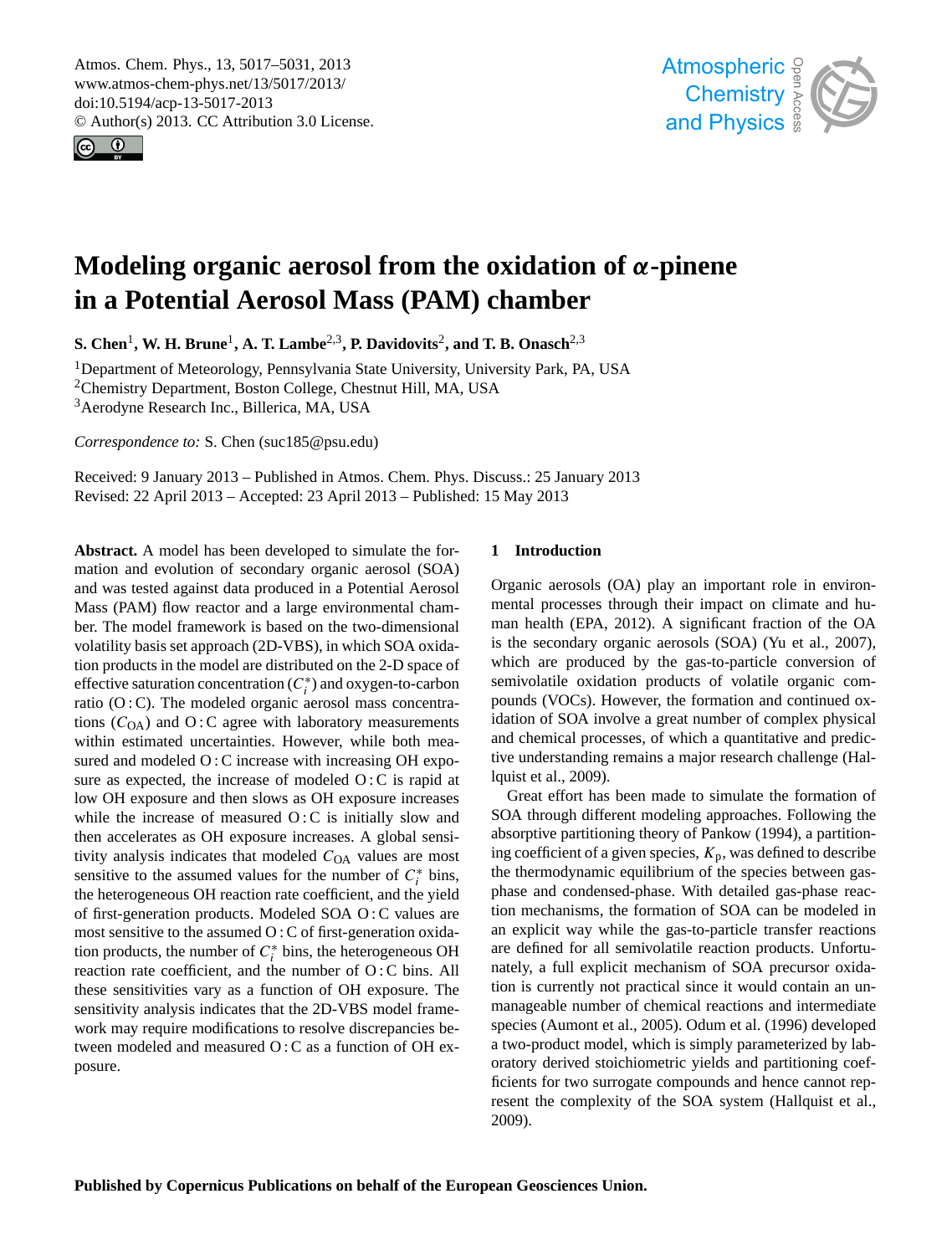Donahue et al. (2006) and Robinson et al. (2007) proposed the volatility basis set (VBS) model framework to model SOA with only a few model parameters by lumping the oxidation products according to their volatility. The VBS framework distributes all organic species into volatility bins with discrete values of effective saturation concentration  $C_i^*$ (in  $\mu$ g m<sup>-3</sup>), separated by factors of 10. The stoichiometric yields for each bin  $(\alpha_i)$  can be parameterized by fitting the data from chamber experiments for a selection of  $C_i^*$  values (Stanier et al., 2008). In addition to volatility, other properties of organic material such as hygroscopicity, polarity, and carbon number evolve with photochemical processing. To characterize the atmospheric evolution of SOA, Jimenez et al. (2009) and Donahue et al. (2011) developed a 2D-VBS model framework by using oxygen-to-carbon atomic ratio  $(O : C)$  as the second dimension. Products of the oxidation of organic precursors are classified by both  $C_i^*$  and O : C and mapped onto the 2D-VBS space. Further chemical processing can then be viewed to proceed through two competing pathways: functionalization and fragmentation. Functionalization refers to a net addition of oxygen without change of carbon number by adding oxygenated functional groups to a reactant, moving the products to lower volatility and higher oxidation states; fragmentation refers to a net loss of carbon due to carbon–carbon bond cleavage (Kroll et al., 2011).

An advantage of the VBS model is its treatment of both gas-phase and particle-phase organic compounds into products that are grouped into bins with common chemical behavior. This model has been coupled with different chemistry models (Murphy et al., 2011, 2012b; Roldin et al., 2011) and was found to be a good approximation of ambient SOA formation and chemical aging processes. The 2D-VBS has been shown to provide at least a partial solution to representing the aging mechanism of  $α$ -pinene SOA (Donahue et al., 2012a). Recently it was also used to model SOA mass yields from six linear oxygenated precursors (Chacon-Madrid et al., 2012) and showed reasonable agreement with smog-chamber measurements. However, many model processes are parameterized to describe the kinetic evolution of SOA, the probability of functionalization and fragmentation, the distribution of the oxidation products in the 2-D space, and the configuration of aging processes. These parameterizations may influence the model results (e.g., Lane et al., 2008; Murphy et al., 2011; and Cappa and Wilson, 2012) and can be examined by testing the 2D-VBS model against more laboratory measurements and by exploring the model uncertainty with a sensitivity study, especially for atmospherically relevant SOA aging.

In the atmosphere, a typical residence time for a particle is ∼ 1 week (Wagstrom and Pandis, 2009). Conventional smog-chamber techniques cannot reproduce this equivalent level of atmospheric oxidation in the laboratory (e.g., Ng et al., 2010). However, recent measurements suggest that it is possible to simulate atmospheric SOA oxidation in a small, highly reactive, flow-through chamber, such as the Potential Aerosol Mass (PAM) chamber (Kang et al., 2007; Lambe et al., 2011, 2012; Bahreini et al., 2012). In the PAM chamber, SOA is formed and oxidized over integrated exposure times ranging from one day to more than a week of equivalent atmospheric oxidation. Thus the PAM chamber can produce atmospheric levels of oxidation that are not possible in conventional smog chambers. The PAM chamber therefore provides an opportunity to evaluate the 2D-VBS approach for the evolution of SOA over multiple generations of oxidation.

In this work, we focus on SOA produced from  $\alpha$ -pinene, which is the most highly emitted monoterpene (Guenther et al., 1995). As a result, laboratory  $\alpha$ -pinene SOA is commonly used as a surrogate for ambient biogenic SOA, which is thought to dominate the global SOA budget (Hallquist et al., 2009; Spracklen et al., 2011). The experimental measurements of  $\alpha$ -pinene SOA mass concentrations ( $C_{OA}$ ) and O : C in the PAM chamber are used to evaluate simulations from a recently developed 2D-VBS model, which is described herein. The model and PAM measurements are also compared to results from the Caltech environmental chamber (Ng et al., 2007, 2010; Lambe et al., 2011). Model uncertainties are examined by changing model parameters and the sensitivity of the modeled  $C_{OA}$  and  $O: C$  to the model parameters are assessed with a global sensitivity analysis.

## **2 Model and measurements**

#### **2.1 PAM chamber conditions**

A detailed description of the PAM chamber can be found in Lambe et al. (2011). Only a brief summary is presented here. The PAM chamber is a horizontal 13.1 L glass cylindrical chamber (46 cm length  $\times$  22 cm diameter) with a surface-tovolume  $(SA/V)$  ratio of 0.14 cm<sup>-1</sup>. To minimize wall interactions in the PAM, flow is sub-sampled from the center of the reactor while the flow near the walls is pumped out through a bypass. Four mercury lamps (BHK Inc.) with peak emission intensity at  $\lambda = 254$  nm are mounted inside the chamber. Ozone  $(O_3)$  introduced in the PAM is photolyzed to produce excited oxygen  $(O(^1D))$ , which then reacts with water vapor (relative humidity RH of 20–40 %) to produce OH radicals at levels ranging from  $\sim 10^8$  to  $\sim$  10<sup>10</sup> molec cm<sup>-3</sup>. The OH exposure was varied by changing the UV light intensity and typically measured at  $2.0 \times$  $10^{10}$  to  $2.2 \times 10^{12}$  molec cm<sup>-3</sup> s, roughly corresponding to 0.2–17 days of atmospheric oxidation at an equivalent ambient OH concentration of  $1.5 \times 10^6$  molec cm<sup>-3</sup> (Mao et al., 2009).

Thirteen different initial amounts of  $\alpha$ -pinene ( $\Delta$ VOC =  $23-833 \,\mu g \,\text{m}^{-3}$ ) were introduced in the PAM chamber at room temperature (20–25 ◦C). One set of measurements was conducted with O<sub>3</sub>  $\sim$  8 ppmv and RH of 20–25 %. The other set of measurements was conducted with  $O_3 \sim 20$  ppmv and RH of 30–40 %. SOA was formed by the gas-phase oxidation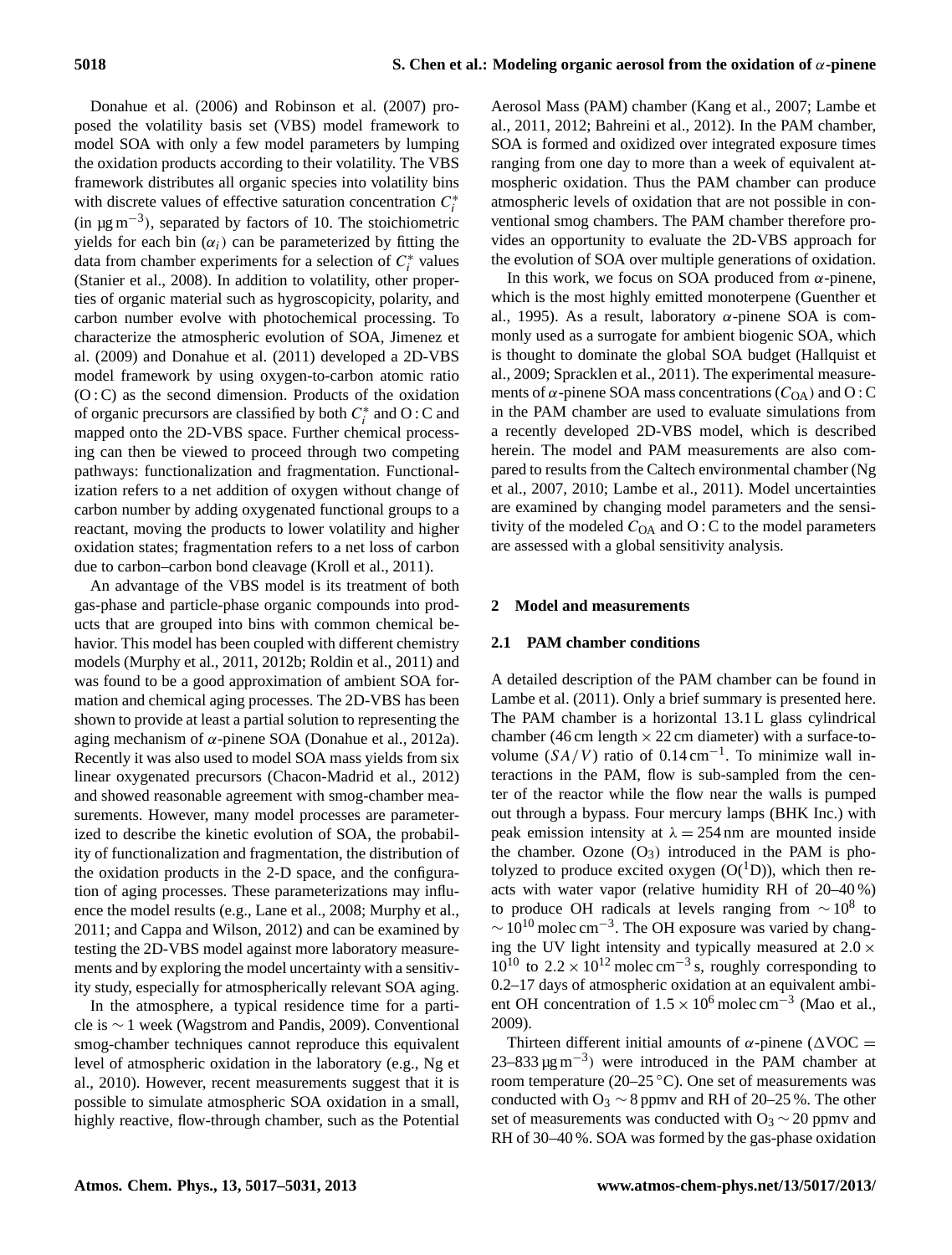of α-pinene followed by homogeneous nucleation and condensational growth. Seed particles were not used. Particle number concentrations were measured with a TSI Scanning Mobility Particle Sizer (SMPS) and Aerodyne compact and high-resolution time-of-flight aerosol mass spectrometers (AMS) (Drewnick et al., 2005; DeCarlo et al., 2006). The averages of SOA mass concentrations  $(C<sub>OA</sub>)$  measured by the SMPS and AMS were used. The uncertainty in  $C<sub>OA</sub>$  was estimated to be  $\pm 25\%$  (1 $\sigma$  confidence level), which combines the uncertainties in both SMPS and AMS measurements, the AMS ionization efficiency calibration, and calculated effective density. The aerosol O : C ratios were determined by elemental analysis (Aiken et al., 2008) with an uncertainty of  $\pm 15$  % (1 $\sigma$  confidence level) (Massoli et al., 2010). The measured relationship between  $C<sub>OA</sub>$  or O: C and OH exposure were then compared to those from model simulations for the 13 different initial  $α$ -pinene amounts.

#### **2.2 SOA model based on 2D-VBS**

The SOA model was developed based on the 2D-VBS model coupled with a series of reactions that take place in the PAM chamber. The base-case 2D-VBS scheme used in this work classified the organic products with  $C_i^*$  at 298 K of 10<sup>-5</sup> to  $10^4 \,\mathrm{\upmu g\,m}^{-3}$ , separated by factors of 10 (i.e., 10 bins of volatility,  $n_x = 10$ ). The O : C of the organic products ranges from 0.1 to 1.2 while linearly separated by 0.1 (i.e., 12 bins of oxygenation,  $n<sub>v</sub> = 12$ ), consistent with the previous studies (e.g., Murphy et al., 2011, 2012b). Therefore 120 grouped organic species were defined in the 2-D space.

The inorganic reactions associated with OH,  $O_3$ , water vapor, and the intermediates and their rate coefficients were adapted from Sander et al. (2011). The actinic flux at  $\lambda = 254$  nm (Flux254) emitted by the PAM chamber lamps was assumed to be  $(2-5) \times 10^{14}$  photons cm<sup>-2</sup> s<sup>-1</sup>. The exact modeled Flux254 is not important for this study because, while OH exposure depends on Flux254,  $C_{OA}$  and O : C depend almost exclusively on OH exposure, which is used as the independent variable in the following analyses. The photolysis frequencies of  $O_3$ ,  $HO_2$ , and  $H_2O_2$  were approximated by the product of the actinic flux, quantum yields, and absorption cross sections based on Sander et al. (2011). The reaction rate coefficients of the oxidations of α-pinene by OH and  $O_3$  were adapted from Atkinson et al. (2006). A forward finite-difference approach (e.g., Dzepina et al., 2009) was used in the model to calculate the accumulated products. For instance, the concentration variation of  $\alpha$ -pinene d[VOC] was approximated by

$$
\frac{d[VOC]}{dt} \approx \frac{\Delta[VOC]}{\Delta t} = \frac{[VOC]_{t+1} - [VOC]_t}{\Delta t}
$$
  
= -k<sub>VOC+OH</sub>[VOC]<sub>t</sub>[OH]<sub>t</sub> -k<sub>VOC+O<sub>3</sub></sub>[VOC]<sub>t</sub>[O<sub>3</sub>]<sub>t</sub> (1)

with a sufficiently small time step d*t*.

To simulate the formation of the products from the firstgeneration oxidation by  $O_3$ , the stoichiometric yields  $\alpha_i$  de-

**Table 1.** The initial O:C and mass yields  $\alpha_i$  of VBS products from the oxidation of  $\alpha$ -pinene.

| $C_i^*$<br>$(\mu g \, \text{m}^{-3})$ | $\alpha_i$           | O:C                                          | Molecular Weight<br>$(g \text{ mol}^{-1})$  |
|---------------------------------------|----------------------|----------------------------------------------|---------------------------------------------|
| $10^{0}$                              | 0.024                | 0.4                                          | 200                                         |
| $10^{1}$                              | 0.078                | 0.3                                          | 184                                         |
| $10^{2}$                              | 0.060                | 0.45                                         | 150                                         |
| $10^{3}$                              | 0.222                | 0.2                                          | 168                                         |
| 10 <sup>4</sup>                       | 0.770                | 0.45                                         | 150                                         |
| Reference                             | Pathak et al. (2007) | Chan et al. (2009);<br>Lambe et al. $(2011)$ | Chan et al. (2009);<br>Pathak et al. (2007) |

rived by Pathak et al. (2007) for low  $NO<sub>x</sub>$  with UV light and dry conditions (Table 1) were used for all experiments. The effect of experimental conditions (e.g., RH and UV intensity) on yields  $\alpha_i$  was not accounted due to limited available data. O: C and molecular weights of most of these initial products (Table 1) were taken from Chan et al. (2009) if available. Otherwise, the model used O : C of 0.45 (as reported in Lambe et al., 2011 for  $\alpha$ -pinene SOA at low OH exposure in the PAM chamber) and molecular weight of  $150 \text{ g mol}^{-1}$ (as estimated in Pathak et al., 2007). For OH oxidation, the model assumes that the products are the same as those from O<sub>3</sub> oxidation of α-pinene. The model also assumes instantaneous absorptive equilibrium with a gas-to-particle partitioning so that the mass fraction in the particle phase in each volatility bin (Donahue et al., 2006) can be defined by a partitioning coefficient  $\xi_i$  for species i with an effective saturation concentration  $C_i^*$ :

$$
\xi_i = \left(1 + \frac{C_i^*}{C_{\text{OA}}}\right)^{-1}; C_{\text{OA}} = \sum_i C_i^* \xi_i , \qquad (2)
$$

where  $C<sub>OA</sub>$  is the total mass concentration of organic aerosol. The temperature dependence of  $C_i^*$  is represented by the Clausius–Clapeyron equation (Donahue et al., 2006):

$$
C_i^*(T) = C_i^*(T_{\text{ref}}) \frac{T_{\text{ref}}}{T} \exp\left[\frac{\Delta H_v}{R} \left(\frac{1}{T_{\text{ref}}} - \frac{1}{T}\right)\right],\tag{3}
$$

where  $T_{\text{ref}}$  is the reference temperature,  $\Delta H_{\text{v}}$  is the enthalpy of vaporization, and  $R$  is the universal gas constant. A constant effective  $\Delta H_v$  of 30 kJ mol<sup>-1</sup> was used in Pathak et al. (2007) for the VBS parameterization of the SOA yields from  $\alpha$ -pinene. However, Epstein et al. (2010) proposed a semiempirical correlation between  $\Delta H_v$  and  $C_i^*$ . Since  $\Delta H_v$ is an uncertain parameter, a constant temperature of 298 K was used in the base-case model. Because UV lamps in the PAM chamber lead to temperature increases (measured temperature  $T_{obs} = 21-36$ °C) and hence less SOA formation, the modeled  $C<sub>OA</sub>$  is hence compared with measurements corrected at −0.02 per degree K of temperature increase (Stanier et al., 2008) relative to 298 K. This correction typically varies the  $C<sub>OA</sub>$  measurements by 10–15%. Additional model simulations were performed at measured temperature  $T_{obs}$  with either  $\Delta H_v = 30 \text{ kJ} \text{ mol}^{-1}$  or the  $C_i^*$ -dependent  $\Delta H_v$  as in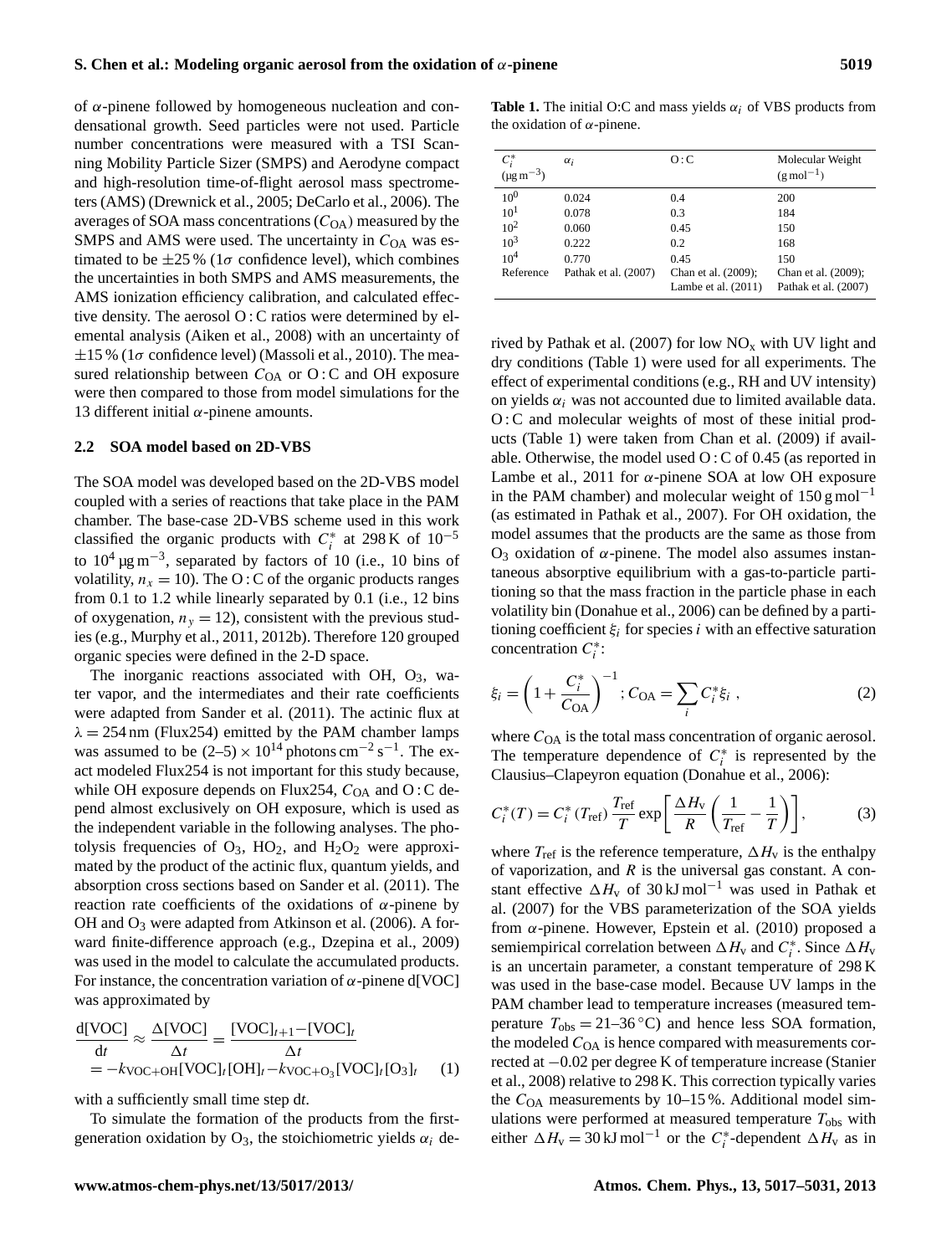| #              | Parameter                                                   | Original value                                      | Perturbation range                                                   | <b>PDF</b>          | Reference          |
|----------------|-------------------------------------------------------------|-----------------------------------------------------|----------------------------------------------------------------------|---------------------|--------------------|
| $\mathbf{1}$   | <b>Initial RH</b>                                           | 20% for lower RH cases;<br>30% for higher RH cases  | $20-25%$ for lower RH<br>cases;<br>30-40% for higher RH<br>cases     | uniform             | This work          |
| 2              | Number of<br>$C_i^*$ bins $n_x$                             | 10                                                  | 8–12 ( $10^{-5}$ to $10^{2}$ or<br>$10^6 \,\mathrm{\mu g\,m}^{-3}$ ) | uniform<br>integers | This work          |
| $\mathfrak{Z}$ | Number of O: C bins $n_v$                                   | 12                                                  | $10-14$ (0.1 to 1.0 or 1.4)                                          | uniform<br>integers | This work          |
| $\overline{4}$ | Molecular weight of first-<br>generation products           | See Table 1                                         | $150 - 200$ g mol <sup>-1</sup>                                      | uniform             | Chan et al. (2009) |
| $\sqrt{5}$     | Homogeneous $k_{\text{OH}\_\text{homo}}$                    | $1 \times 10^{-11}$ cm <sup>3</sup> s <sup>-1</sup> | $(0.2-5) \times 10^{-11}$ cm <sup>3</sup> s <sup>-1</sup>            | uniform             | This work          |
| 6              | Homogeneous $k_{\text{O}_3}$                                | $1 \times 10^{-17}$ cm <sup>3</sup> s <sup>-1</sup> | $(0.2-5) \times 10^{-17}$ cm <sup>3</sup> s <sup>-1</sup>            | uniform             | This work          |
| $\tau$         | Heterogeneous $k_{OH}$ hetero                               | $1 \times 10^{-12}$ cm <sup>3</sup> s <sup>-1</sup> | $(0.2-5) \times 10^{-12}$ cm <sup>3</sup> s <sup>-1</sup>            | uniform             | This work          |
| 8              | Initial $O: C$ of first-<br>generation products             | See Table 1                                         | $0.2 - 0.5$                                                          | uniform             | Chan et al. (2009) |
| 9              | Product yields of first-<br>generation products $\alpha_i$  | See Table 1                                         | $\pm 20\%$                                                           | normal              | This work          |
| 10             | Carbon number of<br>grouped products $n_C$                  | Calculated from<br>Donahue et al. (2011)            | $\pm 15\%$                                                           | uniform             | This work          |
| 11             | $f_c$ of fragmentation<br>coefficient $\beta = (O:C)^{f_c}$ | 1/6                                                 | $0.1 - 0.5$                                                          | uniform             | This work          |
| 12             | Adding 1O probability $P_{1O}$                              | 29 %                                                | $0 - 0.5$                                                            | uniform             | This work          |
| 13             | Adding 2Os probability<br>$P_{2Os}$                         | 49%                                                 | $0 - 0.5$                                                            | uniform             | This work          |
|                | Adding 3Os probability<br>$P_{3Os}$                         | 22%                                                 | $1 - P_{1O} - P_{2Os}$                                               |                     | This work          |

**Table 2.** The perturbation ranges and sampling probability distribution function (PDF) of model parameters of this SOA model.

Epstein et al. (2010) to explore the temperature sensitivity of the model (see Sect. 3.3.1). The model starts with a very small but nonzero value of initial  $C_{OA}$  (0.1 ng m<sup>-3</sup> as suggested in Kroll et al., 2007) to partition the organic products for the very beginning of the modeling.

All gas-phase products were assumed to react with OH and O<sub>3</sub> at rate coefficients  $k_{\text{OH} \text{ -}homo}$ <br>of  $1 \times 10^{-11} \text{ cm}^3 \text{ molecule}^{-1} \text{ s}^{-1}$  and  $k_{\text{O}z}$  of  $1 \times$ of  $1 \times 10^{-11}$  cm<sup>3</sup> molec<sup>-1</sup> s<sup>-1</sup> and  $k_{O_3}$  $1 \times$  $10^{-17}$  cm<sup>3</sup> molec<sup>-1</sup> s<sup>-1</sup>, which have been used in previous studies (e.g., Murphy et al., 2011; Roldin et al., 2011; and Jathar et al., 2012). For particle-phase OH reactions, the model uses an effective rate coefficient  $k_{\text{OH} \text{hetero}}$  of 1  $\times$  10<sup>-12</sup> cm<sup>3</sup> molec<sup>-1</sup> s<sup>-1</sup>, which is significantly slower than its gas-phase analogue (e.g., Jimenez et al., 2009; and Murphy et al., 2011). However, the model uses the same functionalization and fragmentation algorithm for products of heterogeneous reactions as it does for products of gas-phase reactions (e.g., Donahue et al., 2012a).

During the oxidation processes, both functionalization and fragmentation reactions affect the volatility and mass of SOA (Kroll et al., 2009; Chacon-Madrid and Donahue, 2011; Lambe et al., 2012). For the functionalization kernel, oxidation products were assumed to take-up 1, 2, or 3 oxygens (Table 2) and hence reduce their volatility by 1–7 decades with separate probabilities (Jimenez et al., 2009; Roldin et al., 2011). Depending on the carbon number  $n<sub>C</sub>$  of the parent product, which can be estimated by its O: C and  $C_i^*$  (Donahue et al.,  $2011$ ), the change in O : C during the functionalization processes can then be calculated.

For the fragmentation kernel, the fragmentation fraction of the products was assumed to depend on the O : C ratio as

$$
\beta = (0 : C)^{f_c},\tag{4}
$$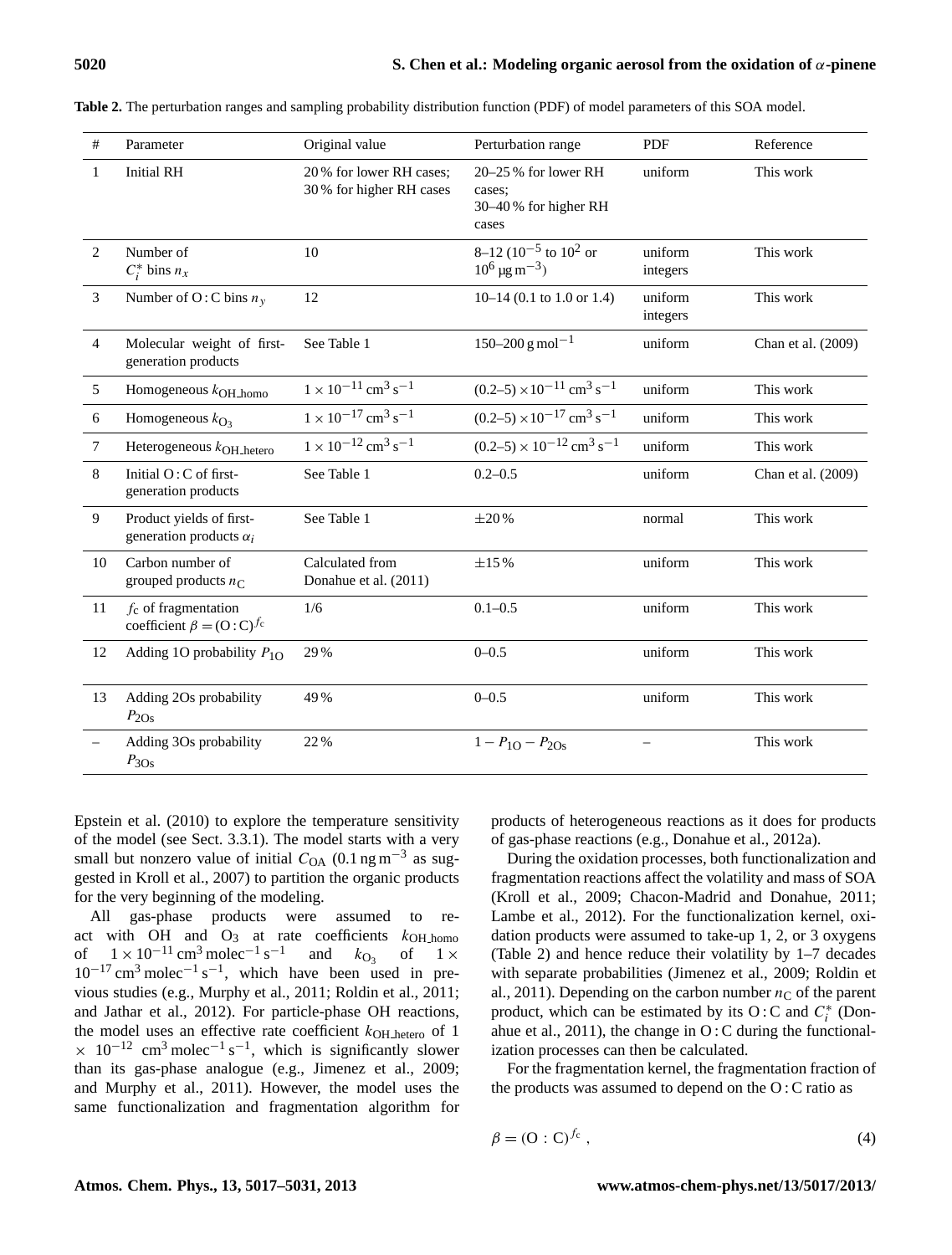where  $f_c = 1/6$  (Jimenez et al., 2009). The cleavage site was assumed to take place randomly at any of the carbon bonds with equal probability (e.g., Jimenez et al., 2009). The simplest way to model  $O: C$  of the fragments is to assign the same O : C ratio as the parent, such that the products increase in volatility only (Roldin et al., 2011). Their distribution can be estimated by interpolating the carbon number of the fragments between the two adjacent volatility bins with different carbon numbers. The products with volatilities greater than the highest  $C_i^*$  of the model setting were assumed to be completely volatile and their subsequent products were assumed to stay in the gas phase only.

An alternative method to modeling the fragmentation processes assumes that the fragments are more volatile than the reactant and some fragments have higher O : C than the reactants (e.g., Murphy et al., 2012b; and Donahue et al., 2012a). The midpoint of the  $C_i^*$  (from the reactant  $C_i^*$  to the largest  $C_i^*$  defined in the model,  $C_{i,\text{max}}^*$ ,  $C_{i,\text{midpoint}}^*$ , is used to distinguish heavy fragments (with volatilities lower than  $C^*_{i,\text{midpoint}}$ ) and light fragments (with volatilities higher than  $C_{i,\text{midpoint}}^*$ ). The O : C of the heavy fragments is unchanged while those of the light fragments move diagonally towards  $C_{i,\text{max}}^*$  (Fig. S1). Then the radical portion of the fragments is functionalized in the same way as the reactant. For example, with a radical fraction ( $f_{\text{radical}}$ ) of 60%, only 60% of the fragments are radicals that are functionalized after the fragmentation. In this work, the first method was used in the base-case original model (OM) while the second one was also tested and compared as the modified model (MM) (see Sect. 3.3.1).

#### **2.3 Global sensitivity analysis**

The sensitivity of the base-case original 2D-VBS SOA model to 13 parameters (Table 2) was explored for one select case with an initial gas-phase  $\alpha$ -pinene concentration of 281 µg m−<sup>3</sup> . Compared to the parameters listed in Table 2, other parameters associated with initial conditions (i.e., temperature, pressure, concentrations of  $O_3$  and  $\alpha$ -pinene) and rate coefficients of reactions of  $\alpha$ -pinene with OH and O<sub>3</sub> were not included because their uncertainties are generally small (up to  $\pm 20\%$ , 1 $\sigma$  confidence level). Additional simulations confirm that varying these parameters within their uncertainties only changes modeled  $C<sub>OA</sub>$  and  $O: C$  by up to 4.7 % and 0.4 %, respectively.

The ranges over which these parameters were varied are summarized in Table 2 and explained briefly below. All uncertainties in this paper are reported at  $1\sigma$  confidence limits. The relative error of  $\alpha_i$  was reported to be 9% (Pathak et al., 2007), leading to an estimated uncertainty of  $\pm 20\%$ . The uncertainty of  $n<sub>C</sub>$  was estimated to be  $\pm 15$ % (i.e., greater than  $\pm 1$  carbon number for  $n_c \ge 7$ ). The numbers of  $C_i^*$ bins are varied from 8 to 12, and the number of  $O: C$  bins are varied from 10 to 14 bins so that the highest  $C_i^*$  and O: C of the 2-D space are varied accordingly. Since there is generally no uncertainty assessment available for most of these parameters, perturbation ranges were assigned based on different values from previous studies or simply with broad ranges of possible values. Initial  $O: C(O:C_i)$  and molecular weights of first-generation oxidized products were varied within ranges of 0.2–0.5 and 150–200 g mol<sup>-1</sup>, respectively, covering the reported values in Chan et al. (2009). The rate coefficients of homogeneous oxidation by OH and  $O<sub>3</sub>$  and heterogeneous uptake by OH were perturbed within broad ranges of  $(0.2–5) \times 10^{-11}$ ,  $(0.2–5) \times 10^{-17}$ , and  $(0.2–5)$  $5 \times 10^{-12}$  cm<sup>3</sup> molec<sup>-1</sup> s<sup>-1</sup>, respectively. The fragmentation coefficient  $\beta = (O : C)^{f_c}$  was varied using a range of  $f_c$ from 0.1 to 0.5. For the probability of oxygen addition during the functionalization process, a broad range of 0–0.5 was assumed for both adding one ( $P_{1O}$ ) and two atoms ( $P_{2Os}$ ) while the probability of adding three atoms  $(P_{3Os})$  was simply calculated by  $1 - P_{10} - P_{20s}$ . Therefore only the independent  $P_{1O}$  and  $P_{2Os}$  were included in the sensitivity analysis.

The sensitivity of this SOA model was evaluated using a global sensitivity analysis (GSA) method by varying the values of model parameters simultaneously and quantifying their relative contribution to the modeled  $C_{OA}$  and  $O: C$ . The GSA method used here is called random sampling-high dimensional model representation (RS-HDMR) (Li et al., 2010 and reference therein). For a model with  $n$  parameters, the sensitivity results are expressed by first-order, second-order, and higher-order sensitivity indices  $(S_i, S_{ij}, ..., S_{12...n})$  to represent the relative contribution from individual parameter  $x_i$ , parameter pair  $x_i$  and  $x_j$ , and so forth, respectively:

$$
\sum_{i=1}^{n} S_i + \sum_{1 \le i < j \le n} S_{ij} + \dots + S_{12\dots n} = 1. \tag{5}
$$

The importance of  $x_i$  can hence be ranked by the total sensitivity  $S_{Ti}$ , which is defined to be the sum of all sensitivities (first-order and higher-order) involving  $x_i$  (Saltelli et al., 2008). This method has been applied in different model systems (e.g., Chen and Brune, 2012) with up to hundreds of parameters and was able to efficiently apportion the sources of model uncertainty. For this SOA model, the Monte Carlo simulations were run 1000 times with the 13 model parameters varied randomly and independently over their uncertainty ranges and the corresponding input–output matrix was analyzed by ExploreHD (Aerodyne Inc.) to probe their impact on model results.

#### **3 Results and discussion**

#### **3.1 Model–measurement comparison**

The modeled  $C_{OA}$  and O : C ratios are compared to measurements at the same levels of OH exposure (Fig. 1). In general, half of the measured and modeled  $C<sub>OA</sub>$  values agree within  $\pm 28\%$  and most of the data agree within  $\pm 49\%$ , with a correlation coefficient  $R$  of 0.79 (Fig. 1a). Larger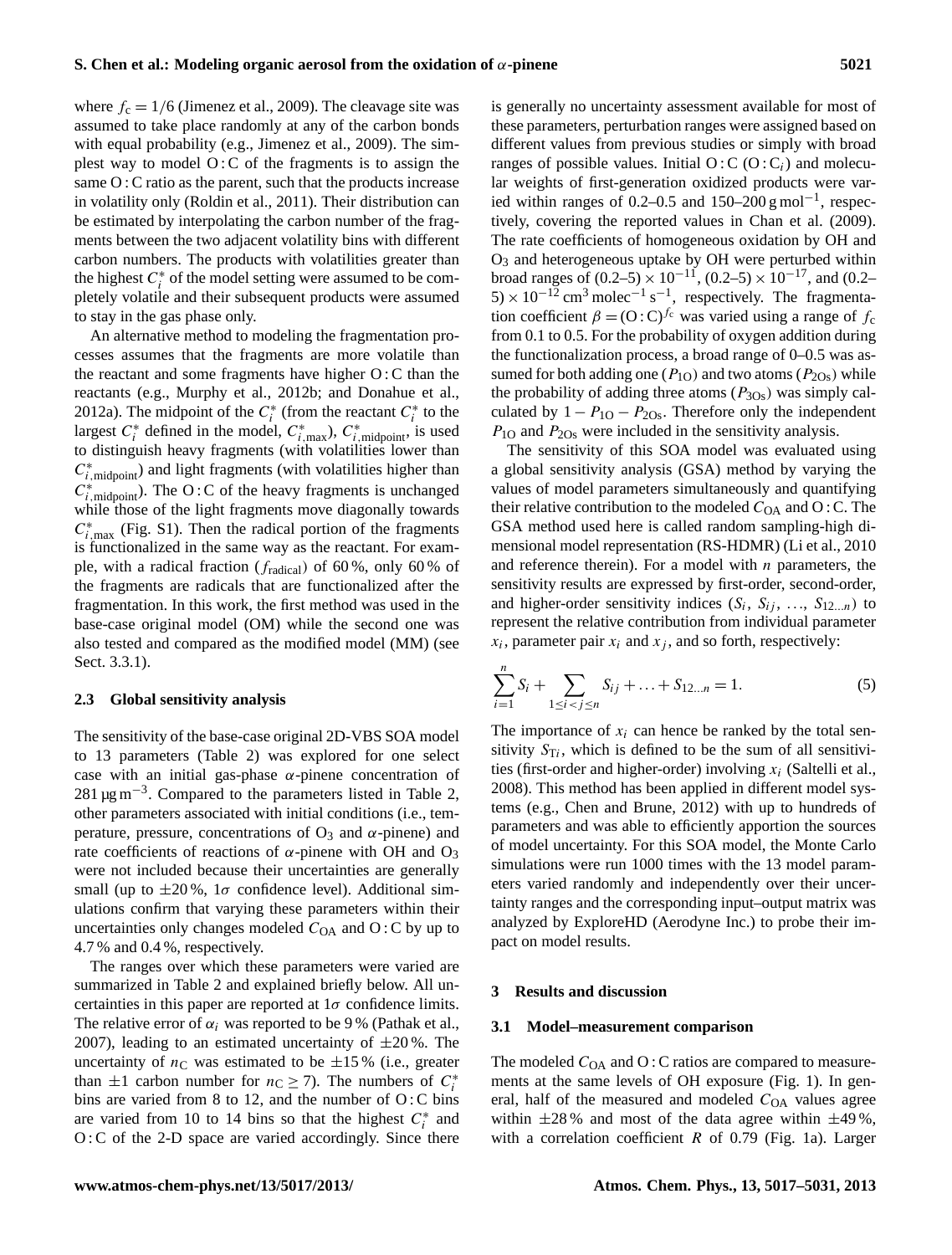

**Fig. 1.** The comparison of modeled and measured **(a)**  $C_{OA}$ and **(b)** O:C with different initial conditions of PAM chamber (RH = 20–25 % and O<sub>3</sub> = 8 ppmv cases: initial  $\alpha$ -pinene of 23–114 µg m<sup>-3</sup> (diamonds), 227 µg m<sup>-3</sup> (squares), 443 µg m<sup>-3</sup> (left-pointing triangles),  $481-493 \mu g m^{-3}$  (right-pointing triangles); RH = 30–40% and O<sub>3</sub> = 20 ppmv cases: 281  $\mu$ g m<sup>-3</sup> (circles), 556 µg m<sup>-3</sup> (stars), 695 µg m<sup>-3</sup> (upward-pointing triangles), 833 µg m−<sup>3</sup> (downward-pointing triangles)). The measurements of  $C<sub>OA</sub>$  are calculated from the averages of AMS and SMPS measurements.

model–measurement discrepancy (modeled-to-observed ratio ranging from 0.6 to 2.6) was observed at different levels of OH exposure for three cases with  $\triangle$ VOC of 227, 695 and 833 µg m<sup>-3</sup>. The model results of the  $\Delta$ VOC = 281 µg m<sup>-3</sup> case, which have representative behavior in  $C_{OA}$  and  $O: C$ prediction, are shown in Fig. 2. The model was able to reproduce the  $C<sub>OA</sub>$  trend of a rapid increase at lower OH exposure followed by a slower decrease at higher OH exposure, with modeled-to-observed  $C_{OA}$  ratios of 1.0–1.3, although the model tends to overpredict the SOA concentration at high OH exposure by a factor of ∼ 2. The model–measurement agreement is generally acceptable considering the uncertainties associated with both the experiments and modeling.

The trend in modeled O : C with respect to measured O : C is different (Fig. 1b). Modeled and measured O : C values are correlated ( $R = 0.68$ ), but the trend between modeled versus measured O : C values is nonlinear. The model systematically overpredicts low O : C ratios (O : C  $\sim$  0.4–0.6) by as much as



**Fig. 2.** The comparison of modeled and measured **(a)**  $C_{OA}$  and **(b)** O : C in PAM chamber ( $\triangle$ VOC = 281  $\mu$ g m<sup>-3</sup>) and CIT chamber ( $\Delta$ VOC = 262 µg m<sup>-3</sup>, Ng et al., 2007). The error bars denote the  $1\sigma$  uncertainty of the PAM measurements. Note that different scaling of OH exposure is used for x-axis to show the results at lower and higher OH exposure levels.

53 %, and underpredicts high O: C ratios (O: C ∼ 1.0–1.3) by up to 36 %. As shown by the select case in Fig. 2b, the modeled and measured O : C values follow different trends as a function of OH exposure. The modeled O : C first increases rapidly and then more slowly, while the measured O : C increases slowly at first and then more rapidly. The possible causes of this effect will be discussed later in the paper (see Sect. 3.3).

To evaluate SOA formation at lower OH exposures than those used in the PAM chamber experiments, our basecase model was also applied to an  $\alpha$ -pinene SOA experiment conducted in the Caltech environmental chamber (CIT) under low- $NO<sub>x</sub>$  conditions (Ng et al., 2007, 2010; Lambe et al., 2011). In the CIT experiment, an initial  $\alpha$ -pinene concentration of 47.5 ppbv was used, [OH] was about  $3 \times$ 10<sup>6</sup> molec cm−<sup>3</sup> , RH equaled 6.2 %, O<sup>3</sup> was produced from the chamber walls at a rate of  $\sim 1$  ppbv min<sup>-1</sup>, and the chamber was seeded with ammonium sulfate particles. The measured and modeled  $C<sub>OA</sub>$  and  $O: C$  results of CIT are compared with the select case of PAM in Fig. 2 since the  $\triangle$ VOC amounts are comparable ( $\sim$  262 µg m<sup>-3</sup> in CIT and 281 µg m−<sup>3</sup> in PAM). The measured results with CIT and PAM conditions are broadly consistent as a function of OH exposure. Differences between other experimental conditions such as UV intensity and relative humidity (e.g., Presto et al., 2005; Pathak et al., 2007; and Henry and Donahue,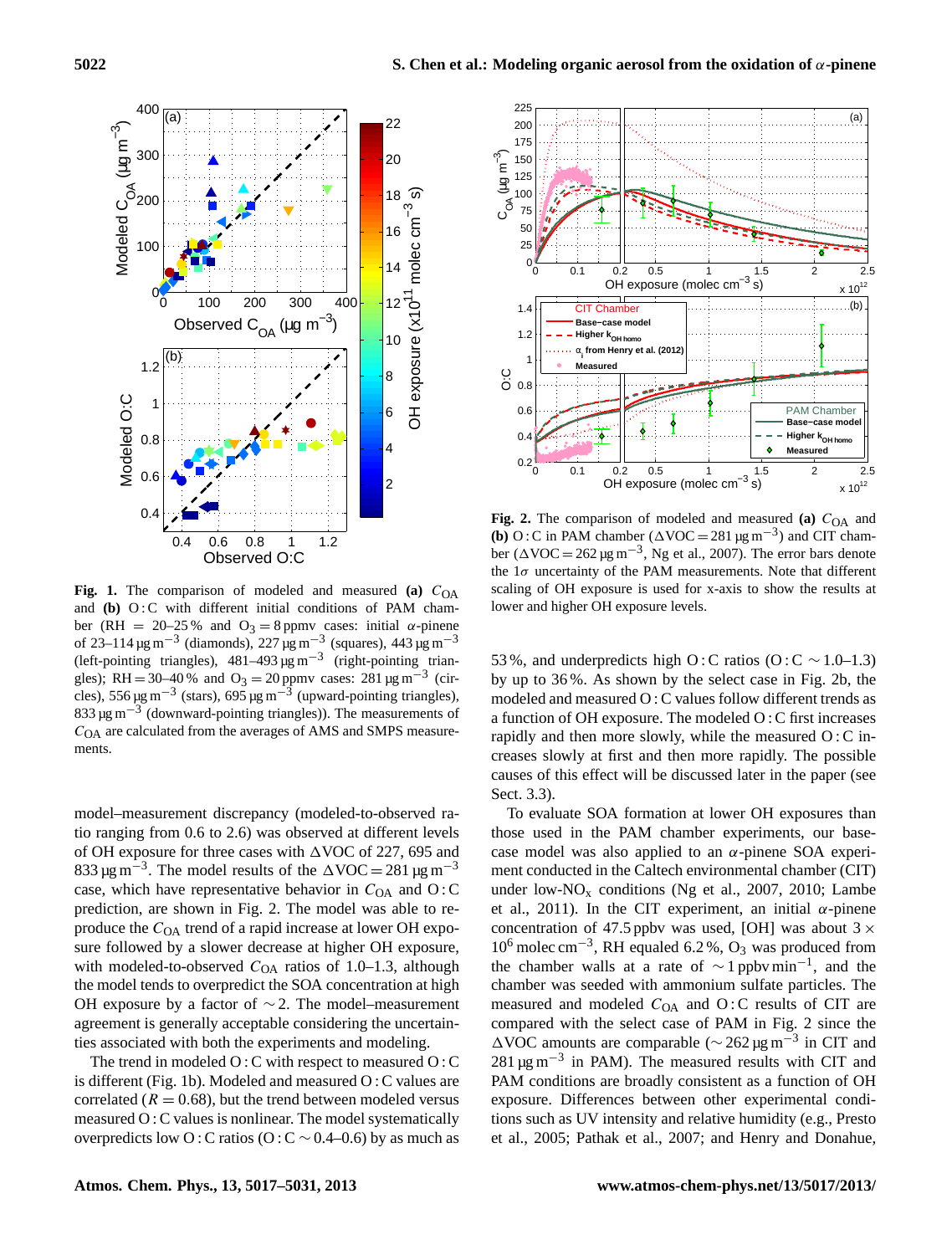

**Fig. 3.** The modeled variation of the volatility of the products generated from the oxidation of α-pinene in the PAM chamber. Initial conditions:  $\Delta \text{VOC} = 443 \,\mu\text{g m}^{-3}$ , RH = 20%, O<sub>3</sub> = 8 ppmv. The mass of products with  $C_i^* > 10^4 \,\mu\text{g m}^{-3}$  were calculated based on carbon mass conservation and were assumed to stay in gas phase and not participate in further oxidation. The volatility classes of organics defined by Donahue et al. (2012b) are used here.

2011) may contribute to any inconsistencies between CIT and PAM chamber results.

The model–measurement agreement of  $C_{OA}$  in the CIT chamber can be further improved by adjusting some parameters in the model. For example, by increasing the assumed gas-phase OH oxidation rate coefficient from  $1 \times 10^{-11}$  to  $4 \times 10^{-11}$  cm<sup>3</sup> molec<sup>-1</sup> s<sup>-1</sup>, which was the highest OH homogeneous rate coefficient assumed in previous VBS modeling studies (e.g., Robinson et al., 2007; and Shrivastava et al., 2011), the model generally reproduces the  $C<sub>OA</sub>$  in both CIT and PAM with average relative errors of 28 % and 39 %, respectively (Fig. 2a). However, with a more recent parameterization of first-generation product yields of  $\alpha$ -pinene oxidation (Henry et al., 2012), which are sensitive to the experimental conditions (e.g., Presto et al., 2005; Pathak et al., 2007; and Henry and Donahue, 2011), the model significantly overpredicts the  $C_{OA}$  in the CIT (e.g.,  $C_{OA}$  peak modeled at 48 % higher than the measurement). It also should be noted that the  $C<sub>OA</sub>$  measurements in the CIT were corrected for wall loss with first-order size-dependent coefficients (Ng et al., 2007). Therefore the uncertainty of this correction combined with measurement uncertainties in both the CIT and PAM might partially explain the discrepancy of the  $C<sub>OA</sub>$  peaks.

Figure 2b shows that the modeled O : C is overpredicted at low OH exposure in the CIT chamber as well as in the PAM chamber despite the adjustments of OH homogeneous oxidation rate coefficient and first-generation products yields. This model–measurement discrepancy of O : C is consistent with previous model results from another environmental chamber (Donahue et al., 2012a). These model adjustments also confirm that the modeled  $C_{OA}$  and  $O: C$  are highly sensitive to the model input parameters (Fig. 2). In Sect. 3.3, we perform a detailed sensitivity analysis of the model parameters listed in Table 2 to provide insight into application of the 2D-VBS model to laboratory SOA measurements.

#### **3.2 The growth and evolution of SOA**

One of the advantages of the 2D-VBS is the ability to explicitly model the volatility and oxidation level  $(O : C)$  of  $\alpha$ -pinene oxidation products as a function of OH exposure. We start by examining trends in SOA volatility distributions as a function of OH exposure in 1D-VBS space (Fig. 3), with  $\Delta$ VOC = 443 µg m<sup>-3</sup>. At a low OH exposure of  $4 \times 10^{10}$  molec cm<sup>-3</sup> s, the composition of the total products  $C<sub>total</sub>$  is primarily determined by the stoichiometric yields of first-generation products, which are mainly gas-phase intermediate volatility organic compounds (IVOCs) (Fig. 3a). The less volatile products condense into the particle phase to form SOA products, which are mostly semivolatile organic compounds (SVOCs). As the OH exposure increases to  $2.8 \times$  $10^{11}$  molec cm<sup>-3</sup> s (Fig. 3b), the  $\alpha$ -pinene oxidation products undergo functionalization, which reduces their volatility and increases the yield of low volatility organic compounds (LVOCs) and SVOCs (Fig. 3b) so that SOA mass reaches its peak. As the OH exposure continues to increase, the SOA mass decreases slightly at  $5.2 \times 10^{11}$  OH cm<sup>-3</sup> s (Fig. 3c) and decreases further at an OH exposure of  $1.3 \times 10^{12}$  OH cm<sup>-3</sup> s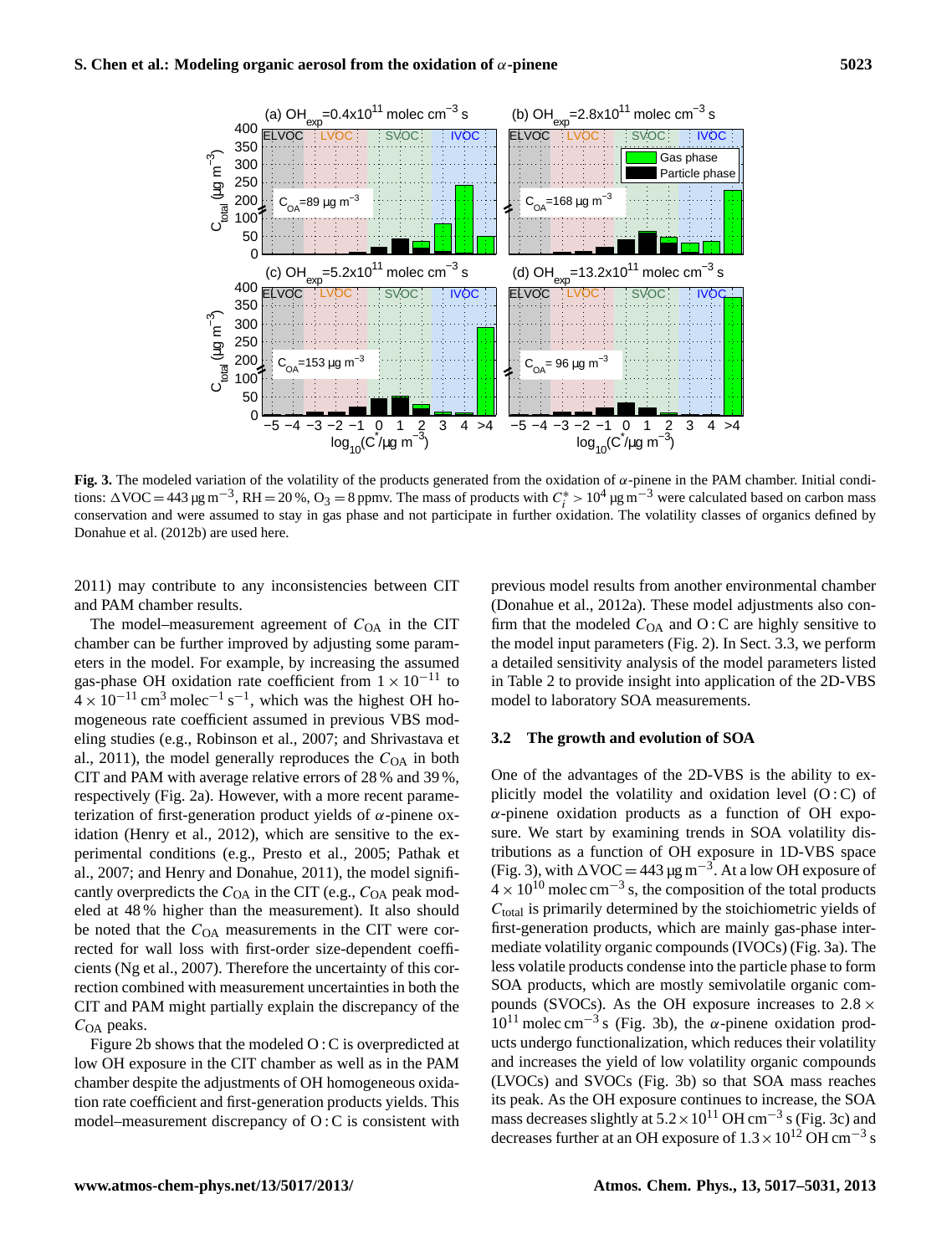

Fig. 4. The evolution of particle-phase mass and O: C simulated from the oxidation of  $\alpha$ -pinene ( $\Delta$ VOC = 443 µg m<sup>-3</sup>). The 2D-VBS space, classes of VOCs and OOA, and the contours (gray: carbon numbers; green: oxygen numbers) are adapted from Donahue et al. (2012b). The circles show the three most abundant products grouped in different volatility bins (contributing over 74 % to the total SOA mass) for each of four levels of OH exposure in Fig. 2. The size of each circle indicates the relative particle-phase mass of the bulk products (see Fig. 2). The black diamonds denote the markers of ambient SOA from the photooxidation of  $\alpha$ -pinene: pinonic acid (PNA); 3-(2-hydroxyethyl)-2,2dimethylcyclobutane carboxylic acid (HDMCB); pinic acid (PA); 3-isopropylglutaric acid (IGA); 3-acetyladipic acid (AAA); 3-acetylglutaric acid (AGA); 3-hydroxy-4,4-dimethylglutaric acid (HDMGA); and 3-methyl-1,2,3-butanetricarboxylic (MBTCA) (El Haddad et al., 2012 and references therein). The volatility of these markers were estimated at 298 K based on the SIMPOL method (Pankow and Asher, 2008).

(Fig. 3d). This SOA decrease along with the increase of the O: C from 0.61 to 0.77 suggests the importance of the fragmentation reactions that increase product volatility and decrease the yield of LVOCs and SVOCs, while the fragmentation coefficient  $\beta$  is greater than 0.92. The fragmentation reactions are favored by the products with higher oxidation states (Jimenez et al., 2009; Kroll et al., 2009; Lambe et al., 2012), as is evident from the increase in mass of products with  $C_i^* > 1 \times 10^4 \,\text{µg m}^{-3}$  as a function of OH exposure.

Figure 4 shows the particle-phase products from Fig. 3 plotted in 2D-VBS space (Donahue et al., 2012b). At each OH exposure, the three most abundant SOA products are shown, and in all cases contribute 74 % or more of the total particle-phase mass. We note that at each OH exposure, oxidation products with  $C_i^*$  of 10 µg m<sup>-3</sup> have lower O: C than corresponding oxidation products at  $C_i^*$  of 0.1, 1, and/or 100 µg m−<sup>3</sup> . This difference arises from the formation of oxidation products that have a  $C_i^*$  of 10 µg m<sup>-3</sup> and come from the functionalization of the first-generation oxidation products (O : C ∼ 0.2,  $C_i^*$  ∼ 10<sup>3</sup> μg m<sup>-3</sup>) prior to subsequent evolution with increasing OH exposure.

Starting from the first-generation oxidation products (see Table 1), the modeled SOA mass and O : C ratio move with increasing OH exposure from the bottom right-hand corner to the top left-hand corner of the 2D-VBS phase space. As in-

dicated by the carbon number and oxygen number isopleths, the average carbon number drops gradually from 10 to  $\sim$  6, while the average oxygen number increases from around 3.5 to 4.5. We note that PAM-generated SOA follows a similar 2D-VBS trajectory as ambient SOA (Jimenez et al., 2009; Donahue et al., 2012b). Thus the volatility and oxidation states of modeled and measured SOA in the PAM chamber are generally consistent with the measured markers of  $\alpha$ pinene SOA volatility and oxidation states in the atmosphere (Fig. 4).

### **3.3 Sensitivity study**

As discussed in Sect. 2.2, several assumptions and simplifications have been used in this 2D-VBS model that could be responsible for the differences in the behavior of measured and modeled  $O: C$  as a function of OH exposure. To investigate the influence of model configuration and model input parameters on modeled  $C<sub>OA</sub>$  and O : C values, we performed additional simulations (1) under measured temperature  $T_{\text{obs}}$ , or (2) using different 2D-VBS model configurations, and (3) conducted a global sensitivity analysis to determine model uncertainty and the model parameters to which the modeled  $C<sub>OA</sub>$  and O: C are most sensitive. These tests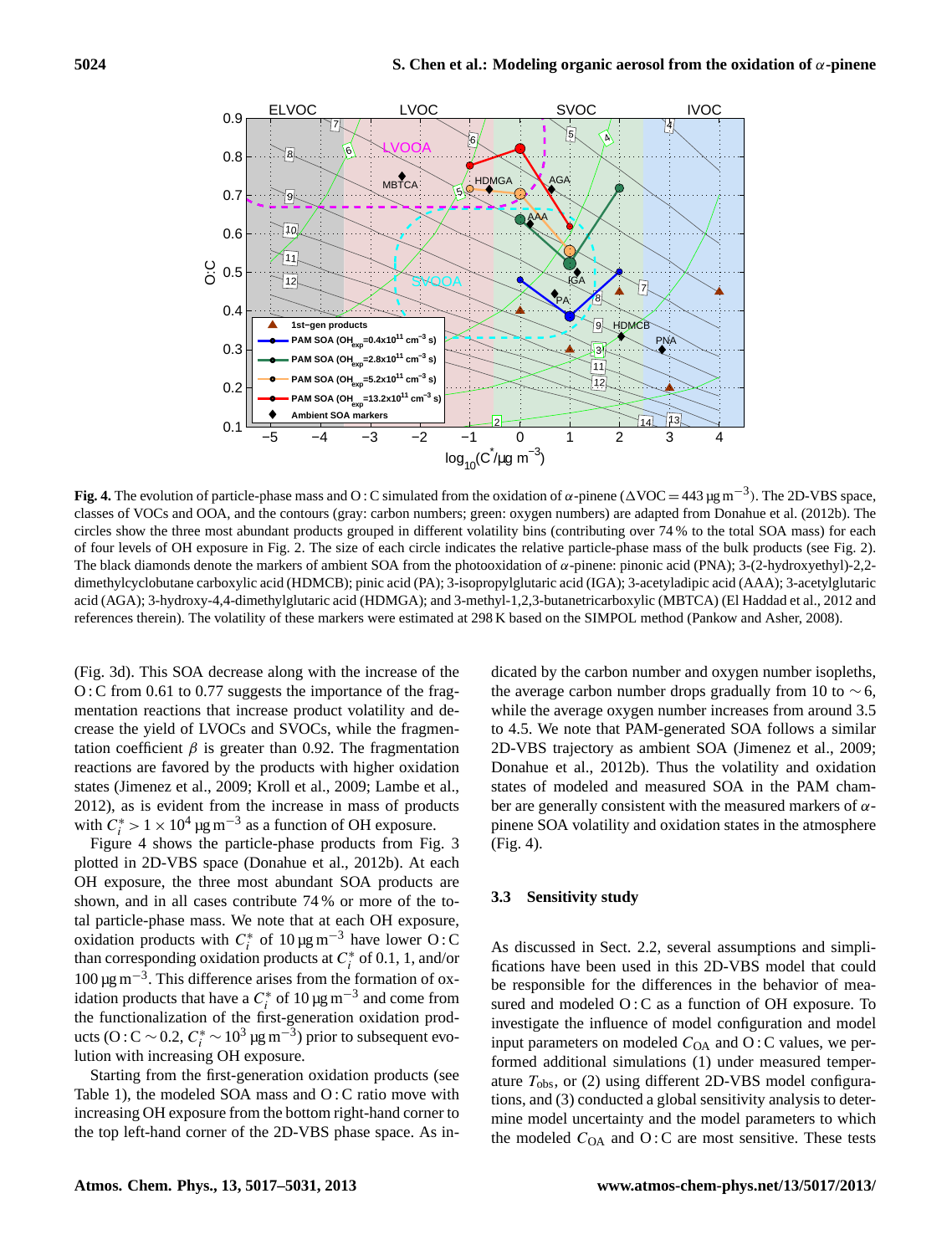#### **S. Chen et al.: Modeling organic aerosol from the oxidation of** α**-pinene 5025**

provide guidance for future model development and laboratory research.

# **3.3.1 Temperature sensitivity**

To probe the impact of temperature and  $\Delta H_v$  variations on the model–measurement agreement, 12 additional simulations were run for the select case  $(\Delta \text{VOC} = 281 \,\mu\text{g m}^{-3})$  at six measured temperatures  $T_{\text{obs}}$  (295–307 K) with either a constant effective  $\Delta H_v$  (30 kJ mol<sup>-1</sup>) or  $C_i^*$ -dependent  $\Delta H_v$ (Epstein et al., 2010). The model results show that the model with the constant  $\Delta H_v$  does not produce a significant variation in modeled  $C_{OA}$  (within 6%) and O:C (within 1%) for the range of  $T_{\text{obs}}$ . For the model with  $C_i^*$ -dependent  $\Delta H_v$ , the modeled  $C<sub>OA</sub>$  decreases by up to 35 % at higher temperatures (303–307 K) and higher OH exposures, as a result of the shift of  $C_i^*$ . Meanwhile, the modeled O:C only varies within 3 %, compared to the model results at 298 K. Therefore the model performance was compared by the model-toobserved ratios of  $C<sub>OA</sub>$  only, using the uncorrected measurements for the additional model results (Fig. S2). In general, relatively consistent model-to-observed ratios (within 7 %) were obtained while the model accounts for the temperature increasing up to 303 K. For the temperature at 307 K and a high OH exposure of 2.1 × 10<sup>12</sup> molec cm<sup>−3</sup> s,  $C_{\text{OA}}$  predicted by the model with  $C_i^*$ -dependent  $\Delta H_v$  is in better agreement with the measurement (model-to-observed ratio decreases from 3.0 to 2.3), although significant overprediction remains. Therefore the temperature correction used in this work gives results comparable to more detailed treatments of temperature for OH exposures up to  $1.4 \times 10^{12}$  molec cm<sup>-3</sup> s. For higher temperature and OH exposure, the discrepancy caused by the constant temperature correction can partially explain the overprediction of  $C_{\text{OA}}$ .

#### **3.3.2 Modified model configuration**

An alternative model configuration (MM, see Sect. 2.2) was also tested for the select case, in which lighter products of fragmentation reactions were assumed to have higher O : C than the reactants (e.g., Murphy et al., 2012a; and Donahue et al., 2012a), compared to the assumption that all fragments have the same O: C as the reactants in the base-case original model (OM). Additionally, MM treats 60 % of the fragments as organic radicals that are subsequently functionalized ( $f_{radical} = 60\%$ ). Compared to OM results, MM increases both modeled  $C_{OA}$  and O:C by 17% and 10%, respectively, which does not improve model–measurement agreement (Fig. 5). Several parameters of MM were hence varied to probe their impact on the SOA modeling results (see Fig. 5 for selected results).

Varying one or two of the model parameters generally increase or decrease both modeled  $C_{OA}$  and O : C. For instance, we extended the number of volatility bins  $n_x$  to 13 (i.e., largest  $C_i^*$  of  $10^7 \,\text{µg m}^{-3}$ ) or the number of O:C bins



**Fig. 5.** The modeled result of  $C_{OA}$  and O : C from both the original model (OM, denoted by solid lines) and modified model (MM, denoted by dash lines) (Murphy et al., 2012a; Donahue et al., 2012a) with the initial  $\alpha$ -pinene of 281 µg m<sup>-3</sup> when some parameters are varied (see legend).

 $n<sub>y</sub>$  to 17 (i.e., largest O:C of 1.8). This change increases modeled  $C<sub>OA</sub>$  by up to a factor of 2.4 and increases modeled O: C by up to 34%. For the  $C_i^*$  axis, the modeled oxidation of the products with high  $C_i^*$  of  $10^5$ – $10^7 \,\text{µg m}^{-3}$  shifts the SOA mass in the direction of lower volatility and higher oxidation states through continuous functionalization processes. For the  $O:$  C axis, the higher  $O:$  C ratios up to 1.8 become assigned to light fragments and further functionalization can evolve the SOA to lower volatility and higher oxidation states. Another example is when  $f_{\text{radical}}$  decreases from 60 to 30%, the modeled  $C_{OA}$  and O : C are lowered on average by 53 % and 27 %, respectively. One of the parameters found to have different impacts on modeled  $C<sub>OA</sub>$ and  $O: C$  is the  $O: C$  of first-generation products. Adjusting this parameter to a lower specific value (e.g., 0.2) increases the modeled  $C<sub>OA</sub>$  by 43% and decreases the modeled O:C by 13 % since more products are produced with lower O : C, which also decreases the fragmentation branch ratio.

Applying this alternative model configuration (MM) and adjusting these model parameters does not improve model– measurement agreement for  $C_{OA}$  or  $O: C$  relative to the basecase model. In many cases, the agreement is worse (e.g., average relative error of MM is higher than OM by a factor of 1.6 and 3.3 for  $C_{OA}$  and O : C, respectively). However, it is possible that some model parameters need to be varied together and/or more complex scenarios are required. For instance, similar to the fragmentation coefficient  $\beta$ , some parameters such as the probability of adding oxygen atoms and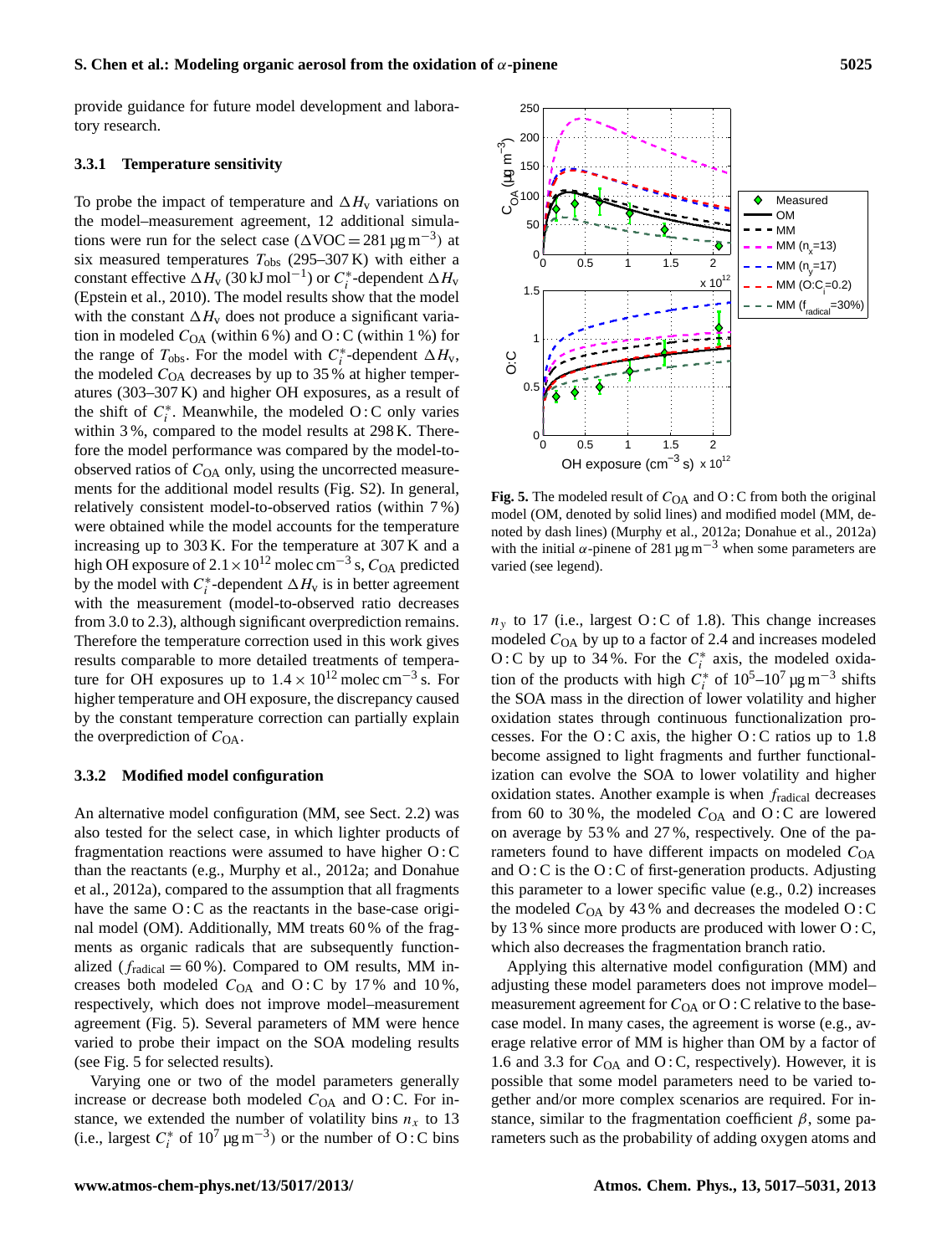

**Fig. 6.** The variation of modeled  $C_{OA}$  and  $O: C$  resulting from the variation of model parameters of the base-case original model for the case with initial  $\alpha$ -pinene of 281 μg m<sup>-3</sup>. The gray shadow extends to the most extreme data points corresponding to 97.5 and 2.5 percentiles, that is, 95 % coverage of the data. The error bars show the uncertainties of measured  $C_{OA}$  and O : C.

fradical might change with SOA oxidation state. To improve the model–measurement agreement of  $C_{OA}$  and  $O: C$ , the global sensitivity analysis in the following section may be able to provide some insight into which model parameters are the most influential and should be examined in more detail.

# **3.3.3 Global sensitivity analysis**

Monte Carlo simulations were conducted in which the thirteen 2D-VBS model parameters (Table 2) were simultaneously perturbed to assess the range of possible modeled  $C_{OA}$ and O : C values. Figure 6 shows the results as a function of OH exposure following 1000 Monte Carlo simulations. As expected, the range of modeled  $C_{OA}$  and  $O: C$  values (gray region) covers a significantly wider phase space than singleparameter perturbations (Sect. 3.3.2). Since some parameters such as  $C_{i, \text{max}}^*$  and  $P_{20s}$  were varied significantly from their base-case values (Table 2), the median and mean values from the Monte Carlo simulations deviate from the original model for both  $C_{OA}$  and O : C. For instance, the average modeled value of  $C<sub>OA</sub>$  is up to 50% lower than the base-case sim-



**Fig. 7.** The sensitivity of modeled **(a)**  $C_{OA}$  and **(b)** O : C for the six cases that represent the evolution of SOA at different OH exposure levels of  $(2-20) \times 10^{11}$  molec cm<sup>-3</sup> s. Only important model parameters (sensitivity greater than 0.05 for at least one case) are shown here.

ulation of  $C<sub>OA</sub>$  at high OH exposure. On the other hand, the average modeled O : C is  $\sim$  18% higher. A conservative model uncertainty estimate at  $1\sigma$  is 40–120% for  $C_{OA}$ , which inversely correlates with the SOA mass ( $R = -0.89$ ), and  $\sim$  40 % for O : C. In general, modeled and measured  $C_{OA}$ and O : C agree well within their uncertainties.

However, there are differences. For  $C_{OA}$ , the measured peak is at a slightly higher OH exposure than the modeled peak and at higher OH exposure, the measured  $C_{OA}$  is about half the modeled  $C_{OA}$  in the original model. For O:C, the difference in the shapes of curves of modeled and measured O : C versus OH exposure is persistent and significant. A sensitivity study can provide guidance for the possible causes of these differences.

A global sensitivity analysis was performed at six OH exposures within the range of  $\sim$  (2–20) × 10<sup>11</sup> molec cm<sup>-3</sup> s; a summary of measurements and results from base-case modeling and Monte Carlo simulations is shown in Table 3. The RS-HDMR method was conducted to compute up to thirdorder sensitivity, i.e.,  $S_i$ ,  $S_{ij}$ , and  $S_{ijk}$ , which represent the relative contribution from individual parameters, parameter pairs, and parameter triplets, respectively. For all of the six cases, the sums of the sensitivities  $(\sum S_i + \sum S_{ij} + \sum S_{ijk})$ are greater than 0.90 (Fig. 7), indicating that over 90 % of model uncertainty can be attributed to the contribution from individual parameters and parameter pairs/triplets. The firstorder sensitivity dominates with  $\sum S_i > 0.62$  for  $C_{OA}$  and  $\sum S_i > 0.90$  for O:C, highlighting the significant contribution of individual parameters to the model uncertainty. The sensitivities of the most important model parameters (with sensitivity greater than 0.05 for at least one case) are shown in Fig. 7.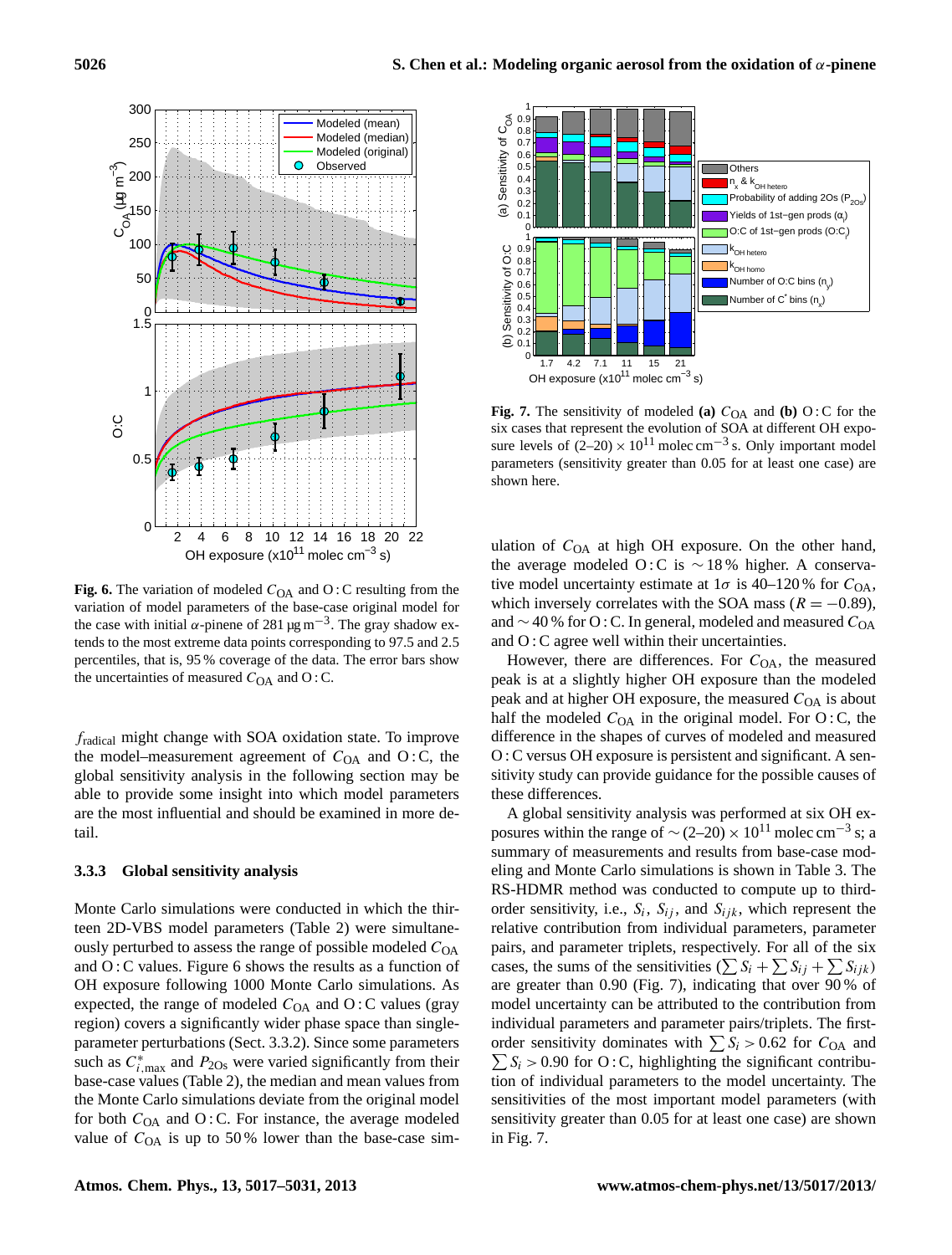| # | Measurement                                           |      |                                        | Model |                                        | Monte Carlo simulations                               |                 |                                            |
|---|-------------------------------------------------------|------|----------------------------------------|-------|----------------------------------------|-------------------------------------------------------|-----------------|--------------------------------------------|
|   | $OH_{exp}$<br>(molec cm <sup><math>-3</math></sup> s) | O: C | $C_{OA}$<br>$(\mu g \, \text{m}^{-3})$ | O:C   | $C_{OA}$<br>$(\mu g \, \text{m}^{-3})$ | $OH_{exp}$<br>(molec cm <sup><math>-3</math></sup> s) | O: C            | $C_{\rm OA}$<br>$(\mu g \, \text{m}^{-3})$ |
|   | $1.6 \times 10^{11}$                                  | 0.40 | 116                                    | 0.58  | 92                                     | $(1.7 \pm 0.3) \times 10^{11}$                        | $0.68 \pm 0.16$ | $100 \pm 63$                               |
|   | $3.8 \times 10^{11}$                                  | 0.44 | 125                                    | 0.67  | 98                                     | $(4.2 \pm 0.6) \times 10^{11}$                        | $0.81 \pm 0.16$ | $87 \pm 63$                                |
| 3 | $6.7 \times 10^{11}$                                  | 0.50 | 113                                    | 0.74  | 86                                     | $(7.1 \pm 1.1) \times 10^{11}$                        | $0.89 \pm 0.16$ | $68 \pm 58$                                |
| 4 | $1.0 \times 10^{12}$                                  | 0.66 | 81                                     | 0.79  | 71                                     | $(1.1 \pm 0.2) \times 10^{12}$                        | $0.96 \pm 0.16$ | $51 \pm 52$                                |
|   | $1.4 \times 10^{12}$                                  | 0.85 | 43                                     | 0.84  | 56                                     | $(1.5 \pm 0.3) \times 10^{12}$                        | $1.02 \pm 0.16$ | $36 \pm 47$                                |
| 6 | $2.1 \times 10^{12}$                                  | 1.11 | 12                                     | 0.90  | 39                                     | $(2.1 \pm 0.4) \times 10^{12}$                        | $1.07 \pm 0.16$ | $24 \pm 39$                                |

**Table 3.** The variations of modeled SOA and OH exposure (OH<sub>exp</sub>) as a result of 1000 Monte Carlo simulations for the six cases with different OH exposure levels.

The modeled SOA mass concentration,  $C_{OA}$ , is most sensitive to the choice of the number of  $C_i^*$  bins,  $n_x$ , especially for low OH exposure  $(S_i \text{ up to } 0.55)$ . This sensitivity occurs because increasing the number of bins increases  $C_{i, \text{max}}^*$ . When  $C_{i,\text{max}}^*$  is less than  $10^4 \,\text{µg m}^{-3}$ , the initial products with volatility greater than  $C_{i, \text{max}}^*$  are excluded, which reduces the magnitude of semivolatile organics that would contribute to  $C<sub>OA</sub>$ . The  $C<sub>OA</sub>$  sensitivity to the heterogeneous reaction rate coefficient,  $k_{\text{OH} \text{hetero}}$ , is negligible at low OH exposure  $(S_i < 0.02)$ , but grows to become the most important parameter at the highest OH exposure  $(S_i \text{ up to } 0.27)$ . This change in  $k_{\text{OH} \text{hetero}}$  occurs because at low OH exposure,  $C_{\text{OA}}$  is primarily influenced by the initial yields of first-generation oxidation products  $\alpha_i$  (S<sub>i</sub> up to 0.11). As the particle is further oxidized and more mass of oxidation products condenses to the particle phase,  $C<sub>OA</sub>$  becomes more sensitive to the heterogeneous oxidation rate. Note also that  $C<sub>OA</sub>$  becomes sensitive to the coupling between the  $n_x$  and  $k_{\text{OH}_{\text{hetero}}}(S_{ij})$  up to 0.07) since  $n_x$  is critical in determining the mass of oxidation products in particle phase, which react with OH at the effective rate constant of  $k_{\text{OH}_{\perp}}$  hetero. It is interesting that the gasphase reaction rate coefficient  $k_{\text{OH} \text{ homo}}$  has little impact on  $C_{\text{OA}}$  (S<sub>i</sub> < 0.03), which implies that the gas-phase reaction rates are sufficiently fast that they do not limit the oxidation rate and thus the change in  $C_{OA}$ .  $C_{OA}$  is also sensitive to two other factors: the probability of functionalization with two oxygen atoms,  $P_{2Os}$ , ( $S_i = 0.04{\text -}0.09$ ) and the initial O: C of the first-generation products  $(O: C_i)$   $(S_i = 0.02{\text -}0.05)$ . The probability of adding more oxygen atoms is more influential (average  $S_i$  of 0.07 and 0.02 for  $P_{2Os}$  and  $P_{1O}$ , respectively) since adding more oxygen atoms leads to a greater shift of the products to lower volatilities, which also covers a larger range of the volatility reduction (e.g., 1–3 and 2–5 decades reduction in volatility by adding 1 or 2 oxygen atoms, respectively).

At low OH exposure, O: C is most sensitive to O:  $C_i$  (S<sub>i</sub> up to 0.60) followed by choice of the number of  $C_i^*$  bins  $n_x(S_i$  up to 0.20), and  $k_{\text{OH}{}_{\text{homo}}}(S_i$  up to 0.12). The sensitivity of  $O: C$  to  $O: C_i$  at low OH exposure is large be-

cause  $O: C \approx O: C_i$ . The sensitivity to  $n_x$  comes from different partitioning of products with different O : C between the gas-phase and particle-phase. The gas-phase reaction rate  $k_{\text{OH}\_\text{homo}}$  is influential by increasing O: C through the functionalization process. However, at high OH exposure, O : C becomes less sensitive to these three parameters with  $S_i$  gradually decreasing to 0.15, 0.06, and 0 for  $O: C_i$ ,  $n_x$ , and  $k$ <sub>OH</sup> homo, respectively. Instead, O:C becomes most sensi-</sub> tive to  $k_{\text{OH} \text{hetero}}(S_i \text{ up to } 0.33)$ , followed by  $n_y(S_i \text{ up to } 0.33)$ 0.30). The increased sensitivity to  $n<sub>y</sub>$  comes from that  $n<sub>y</sub>$ limits the highest O : C (ranging from 1.0 to 1.4) SOA could reach as the aging process evolves SOA to higher oxidation states. Additional sensitivity runs indicate that modeled O : C at high OH exposure  $(2 \times 10^{12} \text{ molec cm}^{-3} \text{ s})$  increases from 0.81 to 0.93 and 0.97 by varying the highest O : C from 1.0 to 1.4 and 2.0, respectively. Therefore the upper limit of O : C of at least 1.4 is needed to avoid artificially lowering the O : C prediction by the original base-case model.

Both  $C<sub>OA</sub>$  and O : C are more sensitive to  $k<sub>OH</sub>$  homo at low OH exposure, and more sensitive to  $k$ <sub>OH hetero</sub> at high OH exposure. This sensitivity shift suggests that heterogeneous reactions become more important as the SOA becomes more oxidized. SOA is initially oxidized primarily in the gas phase by OH reactions and creates semivolatile oxidation products that partition with the particle phase, increasing  $C_{OA}$  and O : C. Further oxidation reduces the volatility of semivolatile oxidation products so that the gas-phase concentrations of the oxidation products decrease and therefore less homogeneous oxidation can occur. As a result, heterogeneous oxidation becomes more important relative to homogeneous oxidation. This result suggests that, in the atmosphere, the relative importance of heterogeneous OH reactions may increase with increasing exposure times and/or distance from sources.

#### **4 Conclusions**

Our implementation of the 2D-VBS model generally captures the observed behavior of  $\alpha$ -pinene SOA formation and evolution in a Potential Aerosol Mass chamber and the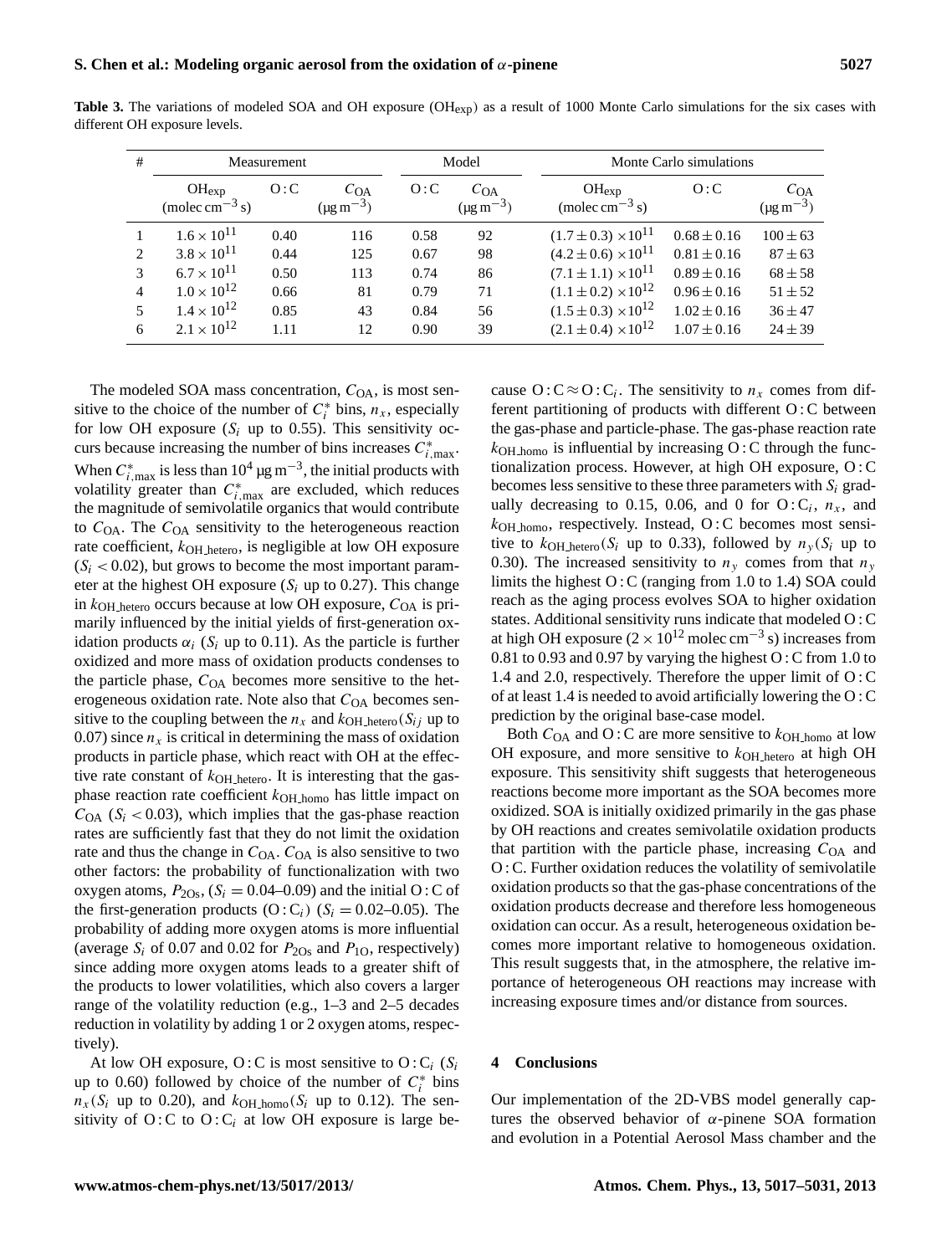Caltech smog chamber within the uncertainties of the model and the measurements. The modeled SOA mass concentration,  $C<sub>OA</sub>$ , increases as functionalization reactions create more oxidized and less volatile VOC products and then decreases as fragmentation reactions create products that have higher volatility. In addition, the modeled SOA oxidation state, as indicated by  $O: C$ , increases in a way that is qualitatively consistent with the PAM chamber measurements. Furthermore, this modeled SOA aging is consistent with the SOA aging that is measured in the Caltech environmental chamber and in the atmosphere.

While the modeled and observed SOA O : C increase with OH exposure, the magnitude and functional form of the increase differ significantly. This discrepancy is probably not specific to the highly oxidizing environment in the PAM chamber because the same general trends were also observed in two large environmental chambers (Ng et al., 2007; Donahue et al., 2012a). Thus it is likely that this discrepancy emerges from the model framework. A global sensitivity analysis has the potential to indicate the cause. The most important parameters for modeled  $C_{OA}$  and  $O: C$  were found to be associated with the highest  $C_i^*$  and O:C values used to define the boundary of the 2D-VBS space, the initial mass yields and O: C ratios of the products from the firstgeneration oxidation, particle-phase OH uptake rate, and the probability of adding oxygen atoms during the functionalization process.

However, none of the Monte Carlo simulations were able to reproduce the measured curvature of  $O: C$ , suggesting that either more parameters should be varied for the global sensitivity analysis or the model formulation should be changed. In addition to the 13 model parameters listed in Table 2, the model sensitivity to more parameters will be explored in future work, such as (1) alternative first-generation product yields representations (e.g., RH-dependent yields), (2) varied magnitudes of  $C_i^*$  reduction following functionalization reactions, and (3) alternative representations of fragmentation coefficient (e.g., as in Cappa and Wilson, 2012).

For the model formulation, it is possible that some assumptions made for the current model are too simplified to represent the trajectory of SOA aging accurately. For instance, some of the model parameters such as the probability of adding oxygen or fragmentation could be a function of carbon number, molecular structure, volatility, and/or oxidation state of the organic products. In addition, the widely used assumption of instantaneous equilibrium partitioning may lead to overprediction of  $C_{OA}$  (Shiraiwa and Seinfeld, 2012) if the SOA is characterized by a solid phase state (Virtanen et al., 2010; Perraud et al., 2012; Saukko et al., 2012). Other assumptions that deserve more scrutiny include OH and O<sup>3</sup> reactions causing the same products or using a gas-phase reaction rate coefficient to simulate heterogeneous chemistry instead of including microphysics and well as chemistry and using the same mechanisms for gas-phase and heterogeneous oxidation reactions. For example, the fragmentation branching ratios in the heterogeneous reactions may be different from gas-phase reactions (Kroll et al., 2009). These assumptions will be tested in future work.

# **Supplementary material related to this article is available online at: [http://www.atmos-chem-phys.net/13/](http://www.atmos-chem-phys.net/13/5017/2013/acp-13-5017-2013-supplement.pdf) [5017/2013/acp-13-5017-2013-supplement.pdf.](http://www.atmos-chem-phys.net/13/5017/2013/acp-13-5017-2013-supplement.pdf)**

*Acknowledgements.* We thank A. T. Ahern, D. R. Croasdale, J. P. Wright, and P. Massoli (BC/ARI) for contributions to the laboratory experiments, D. van Duin, T. Samuelson, and K. Christian (PSU) for producing the  $\alpha$ -pinene mixtures, O. Oluwole, C. Kolb, F. Bacon, and G. Li (ARI) for the ExplorerHD software that was used to compute global sensitivity. We also thank N. L. Ng (Georgia Tech) for Caltech chamber data. SC and WB acknowledge the support by the National Science Foundation grant AGS-0855135. ATL, PD and TBO acknowledge support by the Office of Science (BER), Department of Energy (Atmospheric Science Program) grants No. DE-SC0006980 and DE-FG02-05ER63995, and the Atmospheric Chemistry Program of the National Science Foundation grants No. ATM-0854916 and AGS-0904292.

Edited by: B. Ervens

# **References**

- Aiken, A. C., DeCarlo, P. F., Kroll, J. H., Worsnop, D. R., Huffman, J. A., Docherty, K. S., Ulbrich, I. M., Mohr, C., Kimmel, J. R., Sueper, D., Sun, Y., Zhang, Q., Trimborn, A., Northway, M., Ziemann, P. J., Canagaratna, M. R., Onasch, T. B., Alfarra, M. R., Prevot, A. S. H., Dommen, J., Duplissy, J., Metzger, A., Baltensperger, U., and Jimenez, J. L.: O/C and OM/OC Ratios of Primary, Secondary, and Ambient Organic Aerosols with High-Resolution Time-of-Flight Aerosol Mass Spectrometry, Environ. Sci. Technol., 42, 4478–4485, 2008.
- Atkinson, R., Baulch, D. L., Cox, R. A., Crowley, J. N., Hampson, R. F., Hynes, R. G., Jenkin, M. E., Rossi, M. J., Troe, J., and IUPAC Subcommittee: Evaluated kinetic and photochemical data for atmospheric chemistry: Volume II – gas phase reactions of organic species, Atmos. Chem. Phys., 6, 3625–4055, [doi:10.5194/acp-6-3625-2006,](http://dx.doi.org/10.5194/acp-6-3625-2006) 2006.
- Aumont, B., Szopa, S., and Madronich, S.: Modelling the evolution of organic carbon during its gas-phase tropospheric oxidation: development of an explicit model based on a self generating approach, Atmos. Chem. Phys., 5, 2497–2517, [doi:10.5194/acp-5-](http://dx.doi.org/10.5194/acp-5-2497-2005) [2497-2005,](http://dx.doi.org/10.5194/acp-5-2497-2005) 2005.
- Bahreini, R., Middlebrook, A. M., Brock, C. A., de Gouw, J. A., McKeen, S. A., Williams, L. R., Daumit, K. E., Lambe, A. T., Massoli, P., Canagaratna, M. R., Ahmadov, R., Carrasquillo, A. J., Cross, E. S., Ervens, B., Holloway, J. S., Hunter, J. F., Onasch, T. B., Pollack, I. B., Roberts, J. M., Ryerson, T. B., Warneke, C., Davidovits, P., Worsnop, D. R., and Kroll, J. H.: Mass spectral analysis of organic aerosol formed downwind of the deepwater horizon oil spill: Field studies and laboratory confirmations, Environ. Sci. Technol., 46, 8025–8034, 2012.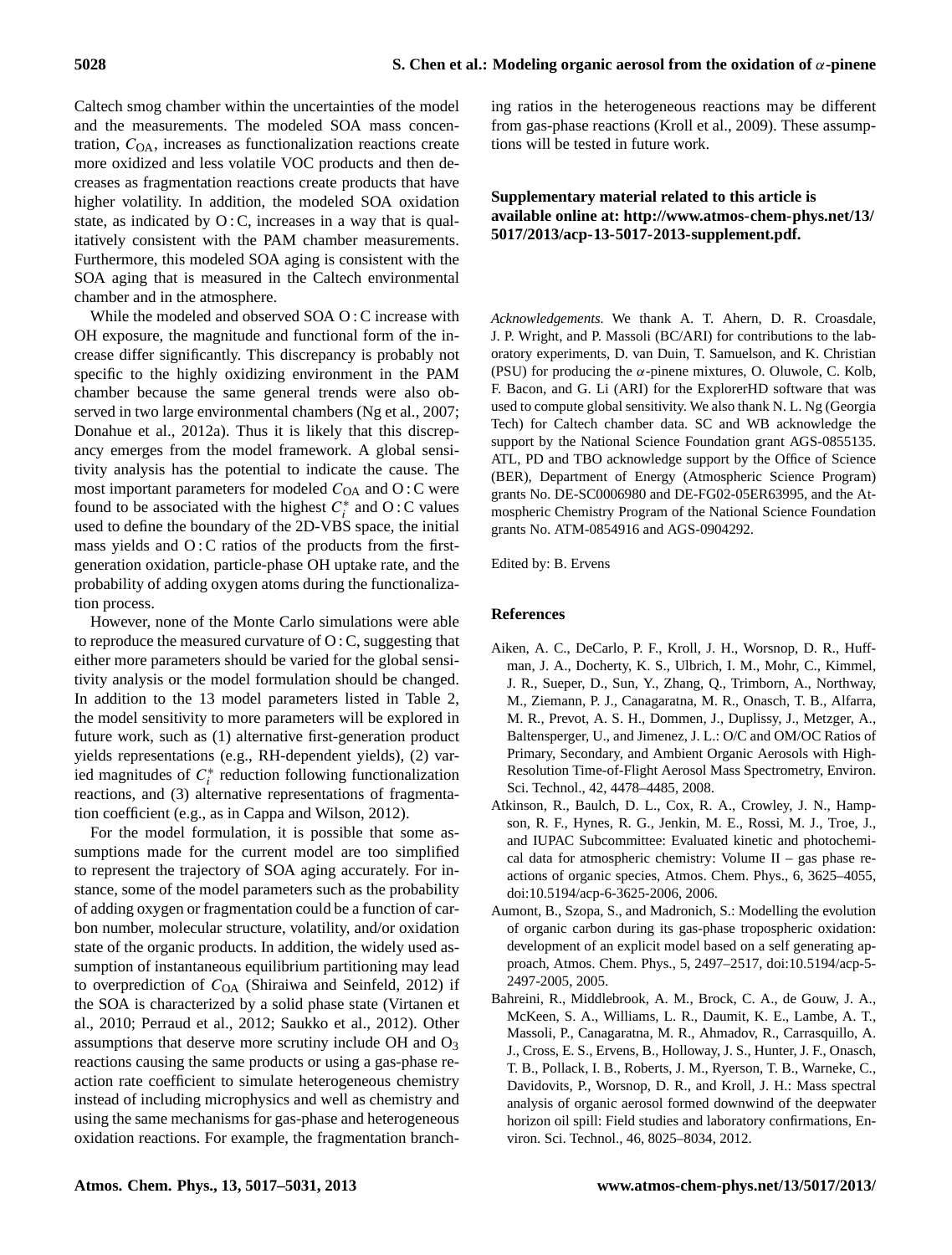# **S. Chen et al.: Modeling organic aerosol from the oxidation of** α**-pinene 5029**

- Cappa, C. D. and Wilson, K. R.: Multi-generation gas-phase oxidation, equilibrium partitioning, and the formation and evolution of secondary organic aerosol, Atmos. Chem. Phys., 12, 9505–9528, [doi:10.5194/acp-12-9505-2012,](http://dx.doi.org/10.5194/acp-12-9505-2012) 2012.
- Chacon-Madrid, H. J. and Donahue, N. M.: Fragmentation vs. functionalization: chemical aging and organic aerosol formation, Atmos. Chem. Phys., 11, 10553–10563, [doi:10.5194/acp-](http://dx.doi.org/10.5194/acp-11-10553-2011)[11-10553-2011,](http://dx.doi.org/10.5194/acp-11-10553-2011) 2011.
- Chacon-Madrid, H. J., Murphy, B. N., Pandis, S. N., and Donahue, N. M.: Simulations of smog-chamber experiments using the twodimensional volatility basis set: Linear oxygenated precursors, Environ. Sci. Technol., 46, 11179–11186, 2012.
- Chan, M. N., Chan, A. W. H., Chhabra, P. S., Surratt, J. D., and Seinfeld, J. H.: Modeling of secondary organic aerosol yields from laboratory chamber data, Atmos. Chem. Phys., 9, 5669–5680, [doi:10.5194/acp-9-5669-2009,](http://dx.doi.org/10.5194/acp-9-5669-2009) 2009.
- Chen, S. and Brune, W. H.: Global sensitivity analysis of ozone production and  $O_3$ -NO<sub>x</sub>-VOC limitation based on field data, Atmos. Environ., 55, 288–296, 2012.
- DeCarlo, P. F., Kimmel, J. R., Trimborn, A., Northway, M. J., Jayne, J. T., Aiken, A. C., Gonin, M., Fuhrer, K., Horvath, T., Docherty, K. S., Worsnop, D. R., and Jimenez, J. L.: Fielddeployable, High-resolution, Time-of-Flight Aerosol Mass Spectrometer, Anal. Chem., 78, 8281–8289, 2006.
- Donahue, N. M., Robinson, A. L., Stanier, C. O., and Pandis, S. N.: Coupled partitioning, dilution, and chemical aging of semivolatile organics, Environ. Sci. Technol., 40, 2635–2643, 2006.
- Donahue, N. M., Epstein, S. A., Pandis, S. N., and Robinson, A. L.: A two-dimensional volatility basis set: 1. organic-aerosol mixing thermodynamics, Atmos. Chem. Phys., 11, 3303–3318, [doi:10.5194/acp-11-3303-2011,](http://dx.doi.org/10.5194/acp-11-3303-2011) 2011.
- Donahue, N. M., Henry, K. M., Mentel, T. F., Kiendler-Scharr, A., Spindler, C., Bohn, B., Brauers, T., Dorn, H. P., Fuchs, H., Tillmann, R., Wahner, A., Saathoff, H., Naumann, K.-H., Möhler, O., Leisner, T., Müller, L., Reinnig, M.-C., Hoffmann, T., Salo, K., Hallquist, M., Frosch, M., Bilde, M., Tritscher, T., Barmet, P., Praplan, A. P., DeCarlo, P. F., Dommen, J., Prévôt, A. S. H., and Baltensperger, U.: Aging of biogenic secondary organic aerosol via gas-phase OH radical reactions, P. Natl. Acad. Sci. USA, 109, 13503–13508, 2012a.
- Donahue, N. M., Kroll, J. H., Pandis, S. N., and Robinson, A. L.: A two-dimensional volatility basis set – Part 2: Diagnostics of organic-aerosol evolution, Atmos. Chem. Phys., 12, 615–634, [doi:10.5194/acp-12-615-2012,](http://dx.doi.org/10.5194/acp-12-615-2012) 2012b.
- Drewnick, F., Hings, S. S., DeCarlo, P., Jayne, J. T., Gonin, M., Fuhrer, K., Weimer, S., Jimenez, J. L., Demerjian, K. L., Borrmann, S., and Worsnop, D. R.: A new Time-of-Flight Aerosol Mass Spectrometer (TOF-AMS) – Instrument description and first field deployment, Aerosol Sci. Technol., 39, 637–658, 2005.
- Dzepina, K., Volkamer, R. M., Madronich, S., Tulet, P., Ulbrich, I. M., Zhang, Q., Cappa, C. D., Ziemann, P. J., and Jimenez, J. L.: Evaluation of recently-proposed secondary organic aerosol models for a case study in Mexico City, Atmos. Chem. Phys., 9, 5681–5709, [doi:10.5194/acp-9-5681-2009,](http://dx.doi.org/10.5194/acp-9-5681-2009) 2009.
- El Haddad, I., D'Anna, B., Temime-Roussel, B., Nicolas, M., Boreave, A., Favez, O., Voisin, D., Sciare, J., George, C., Jaffrezo, J.-L., Wortham, H., and Marchand, N.: On the chemical nature of the oxygenated organic aerosol: implication in the for-

mation and aging of  $\alpha$ -pinene SOA in a Mediterranean environment, Marseille, Atmos. Chem. Phys. Discuss., 12, 19769– 19797, [doi:10.5194/acpd-12-19769-2012,](http://dx.doi.org/10.5194/acpd-12-19769-2012) 2012.

- EPA: Our nation's air Status and trends through 2010, US Environmental Protection Agency, Office of Air Quality Planning and Standards, Research Triangle Park, North Carolina, 2012.
- Epstein, S. A., Riipinen, I., and Donahue, N. M.: A Semiempirical Correlation between Enthalpy of Vaporization and Saturation Concentration for Organic Aerosol, Environ. Sci. Technol., 44, 743–748, 2010.
- Guenther, A., Hewitt, C. N., Erickson, D., Fall, R., Geron, C., Graedel, T., Harley, P., Klinger, L., Lerdau, M., McKay, W. A., Pierce, T., Scholes, B., Steinbrecher, R., Tallamraju, R., Taylor, J., and Zimmerman, P.: A global model of natural volatile organic compound emissions, J. Geophys. Res., 100, 8873–8892, 1995.
- Hallquist, M., Wenger, J. C., Baltensperger, U., Rudich, Y., Simpson, D., Claeys, M., Dommen, J., Donahue, N. M., George, C., Goldstein, A. H., Hamilton, J. F., Herrmann, H., Hoffmann, T., Iinuma, Y., Jang, M., Jenkin, M. E., Jimenez, J. L., Kiendler-Scharr, A., Maenhaut, W., McFiggans, G., Mentel, Th. F., Monod, A., Prévôt, A. S. H., Seinfeld, J. H., Surratt, J. D., Szmigielski, R., and Wildt, J.: The formation, properties and impact of secondary organic aerosol: current and emerging issues, Atmos. Chem. Phys., 9, 5155–5236, [doi:10.5194/acp-9-5155-](http://dx.doi.org/10.5194/acp-9-5155-2009) [2009,](http://dx.doi.org/10.5194/acp-9-5155-2009) 2009.
- Henry, K. M. and Donahue, N. M.: Effect of the OH radical scavenger hydrogen peroxide on secondary organic aerosol formation from α-pinene ozonolysis, Aerosol Sci. Technol., 45, 696–700, 2011.
- Henry, K. M., Lohaus, T., and Donahue, N. M.: Organic Aerosol Yields from  $\alpha$ -Pinene Oxidation: Bridging the Gap between First-Generation Yields and Aging Chemistry, Environ. Sci. Technol., 46, 12347–12354, 2012.
- Jathar, S. H., Miracolo, M. A., Presto, A. A., Donahue, N. M., Adams, P. J., and Robinson, A. L.: Modeling the formation and properties of traditional and non-traditional secondary organic aerosol: problem formulation and application to aircraft exhaust, Atmos. Chem. Phys., 12, 9025–9040, [doi:10.5194/acp-12-9025-](http://dx.doi.org/10.5194/acp-12-9025-2012) [2012,](http://dx.doi.org/10.5194/acp-12-9025-2012) 2012.
- Jimenez, J. L., Canagaratna, M. R., Donahue, N. M., Prevot, A. S. H., Zhang, Q., Kroll, J. H., DeCarlo, P. F., Allan, J. D., Coe, H., Ng, N. L., Aiken, A. C., Docherty, K. S., Ulbrich, I. M., Grieshop, A. P., Robinson, A. L., Duplissy, J., Smith, J. D., Wilson, K. R., Lanz, V. A., Hueglin, C., Sun, Y. L., Tian, J., Laaksonen, A., Raatikainen, T., Rautiainen, J., Vaattovaara, P., Ehn, M., Kulmala, M., Tomlinson, J. M., Collins, D. R., Cubison, M. J., E., Dunlea, J., Huffman, J. A., Onasch, T. B., Alfarra, M. R., Williams, P. I., Bower, K., Kondo, Y., Schneider, J., Drewnick, F., Borrmann, S., Weimer, S., Demerjian, K., Salcedo, D., Cottrell, L., Griffin, R., Takami, A., Miyoshi, T., Hatakeyama, S., Shimono, A., Sun, J. Y., Zhang, Y. M., Dzepina, K., Kimmel, J. R., Sueper, D., Jayne, J. T., Herndon, S. C., Trimborn, A. M., Williams, L. R., Wood, E. C., Middlebrook, A. M., Kolb, C. E., Baltensperger, U., and Worsnop, D. R.: Evolution of organic aerosols in the atmosphere, Science, 326, 1525–1529, 2009.
- Kang, E., Root, M. J., Toohey, D. W., and Brune, W. H.: Introducing the concept of Potential Aerosol Mass (PAM), Atmos. Chem. Phys., 7, 5727–5744, [doi:10.5194/acp-7-5727-2007,](http://dx.doi.org/10.5194/acp-7-5727-2007) 2007.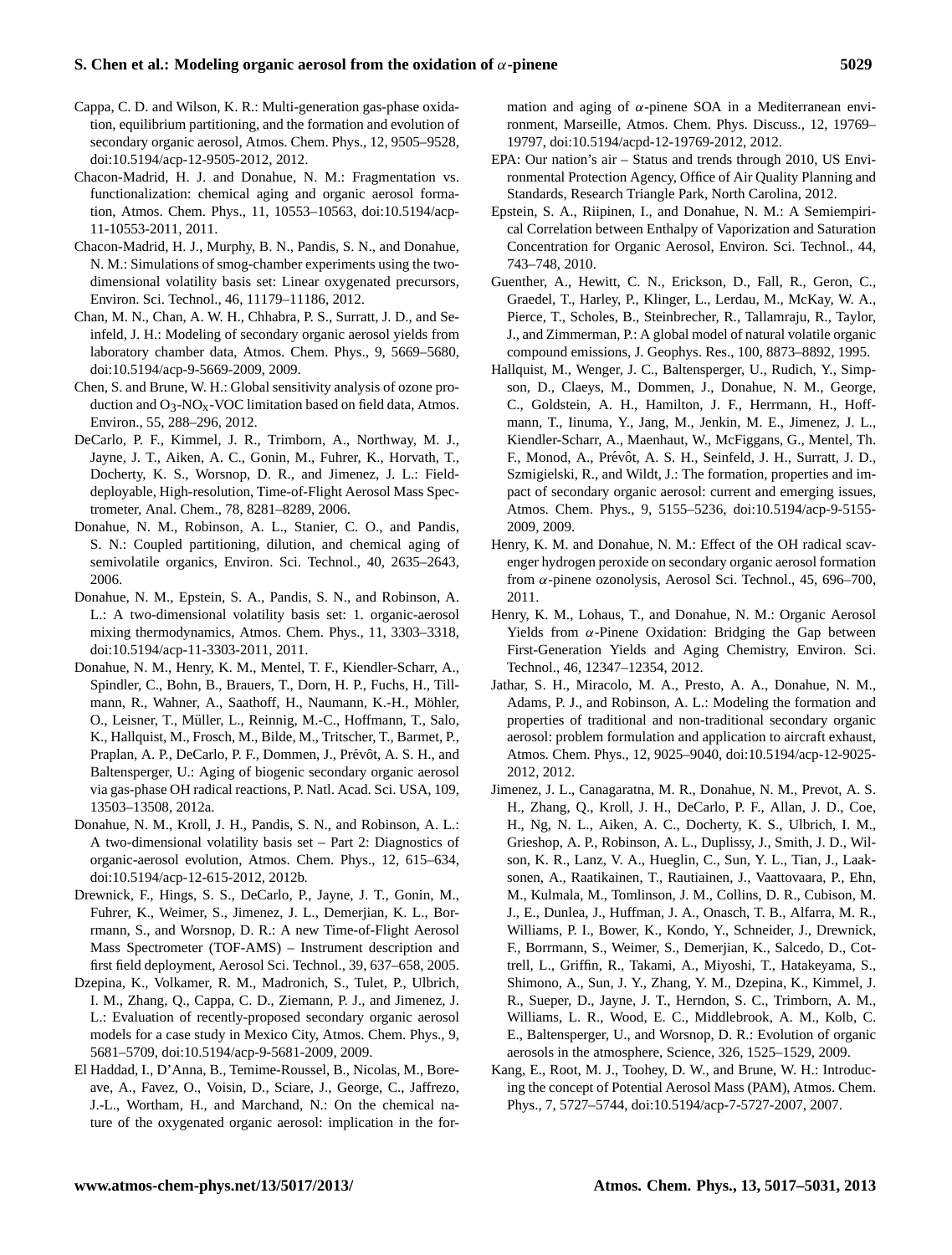- Kroll, J. H., Chan, A. W. H., Ng, N. L., Flagan, R. C., and Seinfeld, J. H.: Reactions of Semivolatile Organics and Their Effects on Secondary Organic Aerosol Formation, Environ. Sci. Technol., 41, 3545–3550, 2007.
- Kroll, J. H., Smith, J. D., Che, D. L., Kessler, S. H., Worsnop, D. R., and Wilson, K. R.: Measurement of fragmentation and functionalization pathways in the heterogeneous oxidation of oxidized organic aerosol, Phys. Chem. Chem. Phys., 11, 8005–8014, 2009.
- Kroll, J. H., Donahue, N. M., Jimenez, J. L., Kessler, S. H., Canagaratna, M. R., Wilson, K. R., Altieri, K. E., Mazzoleni, L. R., Wozniak, A. S., Bluhm, H., Mysak, E. R., Smith, J. D., Kolb, C. E., and Worsnop, D. R.: Carbon oxidation state as a metric for describing the chemistry of atmospheric organic aerosol, Nat. Chem., 3, 133–139, 2011.
- Lambe, A. T., Ahern, A. T., Williams, L. R., Slowik, J. G., Wong, J. P. S., Abbatt, J. P. D., Brune, W. H., Ng, N. L., Wright, J. P., Croasdale, D. R., Worsnop, D. R., Davidovits, P., and Onasch, T. B.: Characterization of aerosol photooxidation flow reactors: heterogeneous oxidation, secondary organic aerosol formation and cloud condensation nuclei activity measurements, Atmos. Meas. Tech., 4, 445–461, [doi:10.5194/amt-4-445-2011,](http://dx.doi.org/10.5194/amt-4-445-2011) 2011.
- Lambe, A. T., Onasch, T. B., Croasdale, D. R., Wright, J. P., Martin, A. T., Franklin, J. P., Massoli, P., Kroll, J. H., Canagaratna, M. R., Brune, W. H., Worsnop, D. R., and Davidovits, P.: Transitions from Functionalization to Fragmentation Reactions of Laboratory Secondary Organic Aerosol (SOA) Generated from the OH Oxidation of Alkane Precursors, Environ. Sci. Technol., 46, 5430–5437, 2012.
- Lane, T. E., Donahue, N. M., and Pandis, S. N.: Simulating secondary organic aerosol formation using the volatility basis-set approach in a chemical transport model, Atmos. Environ., 42, 7439–7451, 2008.
- Li, G., Rabitz, H., Yelvington, P. E., Oluwole, O. O., Bacon, F., Kolb, C. E., and Schoendorf, J.: Global sensitivity analysis for systems with independent and/or correlated inputs, J. Phys. Chem. A, 114, 6022–6032, 2010.
- Mao, J., Ren, X., Brune, W. H., Olson, J. R., Crawford, J. H., Fried, A., Huey, L. G., Cohen, R. C., Heikes, B., Singh, H. B., Blake, D. R., Sachse, G. W., Diskin, G. S., Hall, S. R., and Shetter, R. E.: Airborne measurement of OH reactivity during INTEX-B, Atmos. Chem. Phys., 9, 163–173, [doi:10.5194/acp-9-163-2009,](http://dx.doi.org/10.5194/acp-9-163-2009) 2009.
- Massoli, P., Lambe, A. T., Ahern, A. T., Williams, L. R., Ehn, M., Mikkila, J., Canagaratna, M. R., Brune, W. H., Onasch, T. B., ¨ Jayne, J. T., Petäjä, T., Kulmala, M., Laaksonen, A., Kolb, C. E., Davidovits, P., and Worsnop, D. R.: Relationship between aerosol oxidation level and hygroscopic properties of laboratory generated secondary organic aerosol (SOA) particles, Geophys. Res. Lett., 37, L24801, [doi:10.1029/2010GL045258,](http://dx.doi.org/10.1029/2010GL045258) 2010.
- Murphy, B. N., Donahue, N. M., Fountoukis, C., and Pandis, S. N.: Simulating the oxygen content of ambient organic aerosol with the 2D volatility basis set, Atmos. Chem. Phys., 11, 7859–7873, [doi:10.5194/acp-11-7859-2011,](http://dx.doi.org/10.5194/acp-11-7859-2011) 2011.
- Murphy, B. N., Donahue, N. M., Fountoukis, C., Dall'Osto, M., O'Dowd, C., Kiendler-Scharr, A., and Pandis, S. N.: Functionalization and fragmentation during ambient organic aerosol aging: application of the 2-D volatility basis set to field studies, Atmos. Chem. Phys., 12, 10797–10816, [doi:10.5194/acp-12-](http://dx.doi.org/10.5194/acp-12-10797-2012) [10797-2012,](http://dx.doi.org/10.5194/acp-12-10797-2012) 2012a.
- Murphy, B. N., Donahue, N. M., Fountoukis, C., Dall'Osto, M., O'Dowd, C., Kiendler-Scharr, A., and Pandis, S. N.: Functionalization and fragmentation during ambient organic aerosol aging: application of the 2-D volatility basis set to field studies, Atmos. Chem. Phys., 12, 10797–10816, [doi:10.5194/acp-12-](http://dx.doi.org/10.5194/acp-12-10797-2012) [10797-2012,](http://dx.doi.org/10.5194/acp-12-10797-2012) 2012b.
- Ng, N. L., Chhabra, P. S., Chan, A. W. H., Surratt, J. D., Kroll, J. H., Kwan, A. J., McCabe, D. C., Wennberg, P. O., Sorooshian, A., Murphy, S. M., Dalleska, N. F., Flagan, R. C., and Seinfeld, J. H.: Effect of  $NO<sub>x</sub>$  level on secondary organic aerosol (SOA) formation from the photooxidation of terpenes, Atmos. Chem. Phys., 7, 5159–5174, [doi:10.5194/acp-7-5159-2007,](http://dx.doi.org/10.5194/acp-7-5159-2007) 2007.
- Ng, N. L., Canagaratna, M. R., Zhang, Q., Jimenez, J. L., Tian, J., Ulbrich, I. M., Kroll, J. H., Docherty, K. S., Chhabra, P. S., Bahreini, R., Murphy, S. M., Seinfeld, J. H., Hildebrandt, L., Donahue, N. M., DeCarlo, P. F., Lanz, V. A., Prévôt, A. S. H., Dinar, E., Rudich, Y., and Worsnop, D. R.: Organic aerosol components observed in Northern Hemispheric datasets from Aerosol Mass Spectrometry, Atmos. Chem. Phys., 10, 4625– 4641, [doi:10.5194/acp-10-4625-2010,](http://dx.doi.org/10.5194/acp-10-4625-2010) 2010.
- Odum, J. R., Hoffmann, T., Bowman, F., Collins, D., Flagan, R. C., and Seinfeld, J. H.: Gas/Particle partitioning and secondary organic aerosol yields, Environ. Sci. Technol., 30, 2580–2585, 1996.
- Pankow, J. F.: An absorption model of the gas/aerosol partitioning involved in the formation of secondary organic aerosol, Atmos. Environ., 28, 189–193, 1994.
- Pankow, J. F. and Asher, W. E.: SIMPOL.1: a simple group contribution method for predicting vapor pressures and enthalpies of vaporization of multifunctional organic compounds, Atmos. Chem. Phys., 8, 2773–2796, [doi:10.5194/acp-8-2773-](http://dx.doi.org/10.5194/acp-8-2773-2008) [2008,](http://dx.doi.org/10.5194/acp-8-2773-2008) 2008.
- Pathak, R. K., Presto, A. A., Lane, T. E., Stanier, C. O., Donahue, N. M., and Pandis, S. N.: Ozonolysis of  $\alpha$ -pinene: parameterization of secondary organic aerosol mass fraction, Atmos. Chem. Phys., 7, 3811–3821, [doi:10.5194/acp-7-3811-2007,](http://dx.doi.org/10.5194/acp-7-3811-2007) 2007.
- Perraud, V., Bruns, E. A., Ezell, M. J., Johnson, S. N., Yu, Y., Alexander, M. L., Zelenyuk, A., Imre, D., Chang, W. L., Dabdub, D., Pankow, J. F., and Finlayson-Pitts, B. J.: Nonequilibrium atmospheric secondary organic aerosol formation and growth, P. Natl. Acad. Sci. USA, 109, 2836–2841, [doi:10.1073/pnas.1119909109,](http://dx.doi.org/10.1073/pnas.1119909109) 2012.
- Presto, A. A., Huff Hartz, K. E., and Donahue, N. M.: Secondary organic aerosol production from terpene ozonolysis. 1. Effect of UV radiation, Environ. Sci. Technol., 39, 7036–7045, 2005.
- Robinson, A. L., Donahue, N. M., Shrivastava, M. K., Weitkamp, E. A., Sage, A. M., Grieshop, A. P., Lane, T. E., Pierce, J. R., and Pandis, S. N.: Rethinking organic aerosols: semivolatile emissions and photochemical aging, Science, 315, 1259–1262, 2007.
- Roldin, P., Swietlicki, E., Schurgers, G., Arneth, A., Lehtinen, K. E. J., Boy, M., and Kulmala, M.: Development and evaluation of the aerosol dynamics and gas phase chemistry model ADCHEM, Atmos. Chem. Phys., 11, 5867–5896, [doi:10.5194/acp-11-5867-](http://dx.doi.org/10.5194/acp-11-5867-2011) [2011,](http://dx.doi.org/10.5194/acp-11-5867-2011) 2011.
- Saltelli, A., Ratto, M., Andres, T., Campolongo, F., Cariboni, J., Gatelli, D., Saisana, M., and Tarantola, S.: Global Sensitivity Analysis, The Primer, John Wiley & Sons, Ltd., 2008.
- Sander, S. P., Abbatt, J., Barker, J. R., Burkholder, J. B., Friedl, R. R., Golden, D. M., Huie, R. E., Kolb, C. E., Kurylo, M. J.,